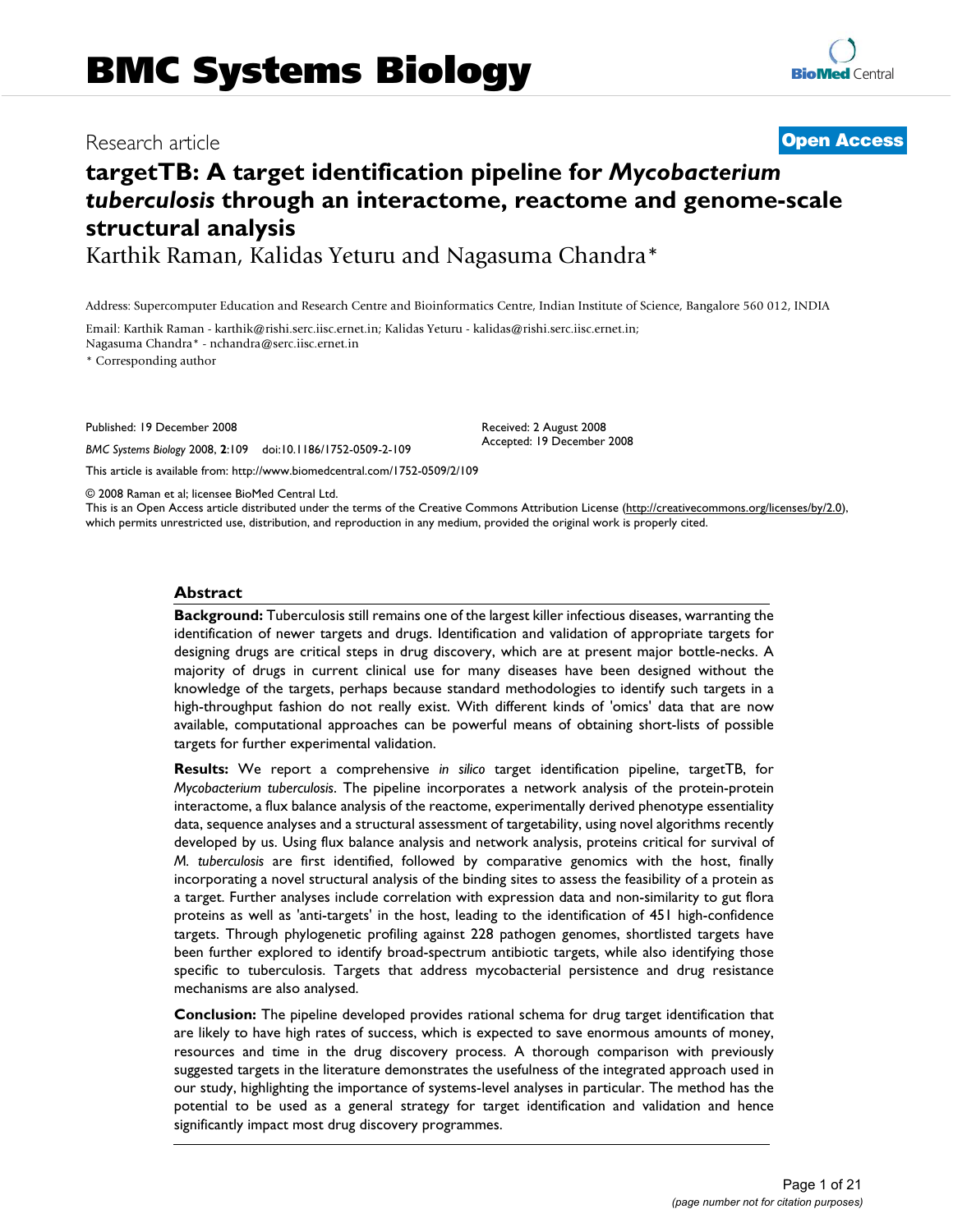# **Background**

It is estimated that about two billion people, equalling one-third of the world's total population are infected with *M. tuberculosis* (*Mtb*) [\[1\]](#page-17-0). In 2006 alone, 1.7 million people died of tuberculosis (TB). TB is also the leading killer among HIV-infected people with weakened immune systems. The disease is also of particular interest to India and Asia, with more than half of all deaths occurring in Asia. Further, about 500,000 new multi-drug resistant TB cases are estimated to occur every year [[1](#page-17-0)].

Currently, over 20 drugs are available for TB, of which, four of them, viz. isoniazid, rifampin, pyrazinamide and ethambutol are used as front-line drugs. Injectable drugs such as kanamycin, amikacin, capreomycin and viomycin are preferred next for treatment. Fluoroquinolones such as ciprofloxacin, ofloxacin have been found to be indispensable in the treatment of multi-drug resistant TB. Secondline bacteriostatics, such as *p*-aminosalicylic acid, ethionamide and cycloserine have established clinical efficacy but have more prominent side effects [\[2](#page-17-1)]. Isoniazid and ethionamide are inhibitors of mycolic acid synthesis [[3](#page-17-2)[,4\]](#page-17-3), while cycloserine and ethambutol inhibit synthesis of peptidoglycan [[5](#page-17-4)] and cell wall arabinogalactan [\[6,](#page-17-5)[7\]](#page-17-6) respectively, weakening the cell wall of the bacterium. Rifampin and Amikacin exert their pharmacological action by inhibiting bacterial RNA or protein synthesis [[8](#page-17-7)- [10\]](#page-18-0). As in the case of most other prescription drugs used currently, these were also discovered without the advantage of detailed molecular level information about the targets. A common strategy used in the past few decades for drug discovery involves finer structural optimisations, by starting with a lead compound that has already shown some success. Very often, this amounts to finding a newer improved drug, which modifies the function of the same target as the lead compound. This does not automatically lead to consideration of newer targets or even newer mechanisms of action. It is no surprise, therefore, that only a small fraction of the proteins in the bacterial genome have been explored as drug targets.

The existing drugs, although of immense value in controlling the disease to the extent that is being done today, have several shortcomings, the most important of them being the emergence of drug resistance rendering even the front-line drugs inactive. In addition, drugs such as rifampin have high levels of adverse effects making them prone for patient incompliance. Another important problem with most of the existing anti-mycobacterials, is their inability to act upon latent forms of the bacillus. In addition to these problems, the vicious interactions between the human immunodeficiency virus and TB have led to further challenges for anti-tubercular drug discovery [\[11](#page-18-1)]. For example, protease inhibitors have been shown to be incompatible with rifampin-containing anti-TB regimens

[[12](#page-18-2)]. As drug discovery efforts are increasingly becoming rational and much less dependent on trial and error, identification of appropriate targets becomes a fundamental pre-requisite.

Traditionally, targets have been identified through knowledge of the function of individual protein molecules, where their function has been well-characterised. Potential targets thus identified are generally taken through a validation process involving whole-cell or animal experiments, gene knock-outs or site-directed mutagenesis that lead to loss-of-function phenotypes. Target validation is one of the critical steps in drug discovery, where a lot of time and money is spent in the pharmaceutical industry. The need for systematic and large-scale validation in the post-genomic era has led to the usage of computational methods for validation [[13\]](#page-18-3). Here, we seek to apply various *in silico* techniques for the identification and validation of drug targets, specifically for *Mtb*. *In silico* methods have the advantage of speed, low cost and even more importantly, provide a systems view of the whole microbe at a time, which enables asking questions that are often difficult to address experimentally. Drug discovery has witnessed a paradigm shift from the traditional medicinal chemistry-based ligand-oriented drug discovery approaches to rational drug target identification and target-driven lead discovery, by targeting the molecular mechanisms of disease. A number of studies have been carried out by various experimental methods to identify drug targets in *Mtb* [\[14](#page-18-4)]. Attempts have also been made for the same purpose, based on sequence comparisons of metabolic enzymes [\[15](#page-18-5)], and by using various features such as Lipinski druggability at the sequence level and metabolic choke-points at the systems-level [[16\]](#page-18-6).

Establishing systems biology concepts and understanding the microbe as a whole opens up new opportunities for computational target identification. Here, we report a comprehensive *in silico* target identification pipeline for *Mtb*, which can also be used as a general framework for *in silico* target identification. We focus our analysis at the systems level, based on network analyses and flux balance analyses (FBA), and further validating it based on sequence analyses and structural comparisons. We have used novel algorithms for the comparison of protein structures and identifying similarity of target pockets with pockets in the human proteome, which could initiate adverse drug effects. Gene expression data have also been considered to render the analysis more comprehensive.

# **Methods**

## *The targetTB Pipeline*

A new multi-level target identification pipeline, including a novel method for structural comparison of proteins has been developed. Different *levels of abstraction* are used for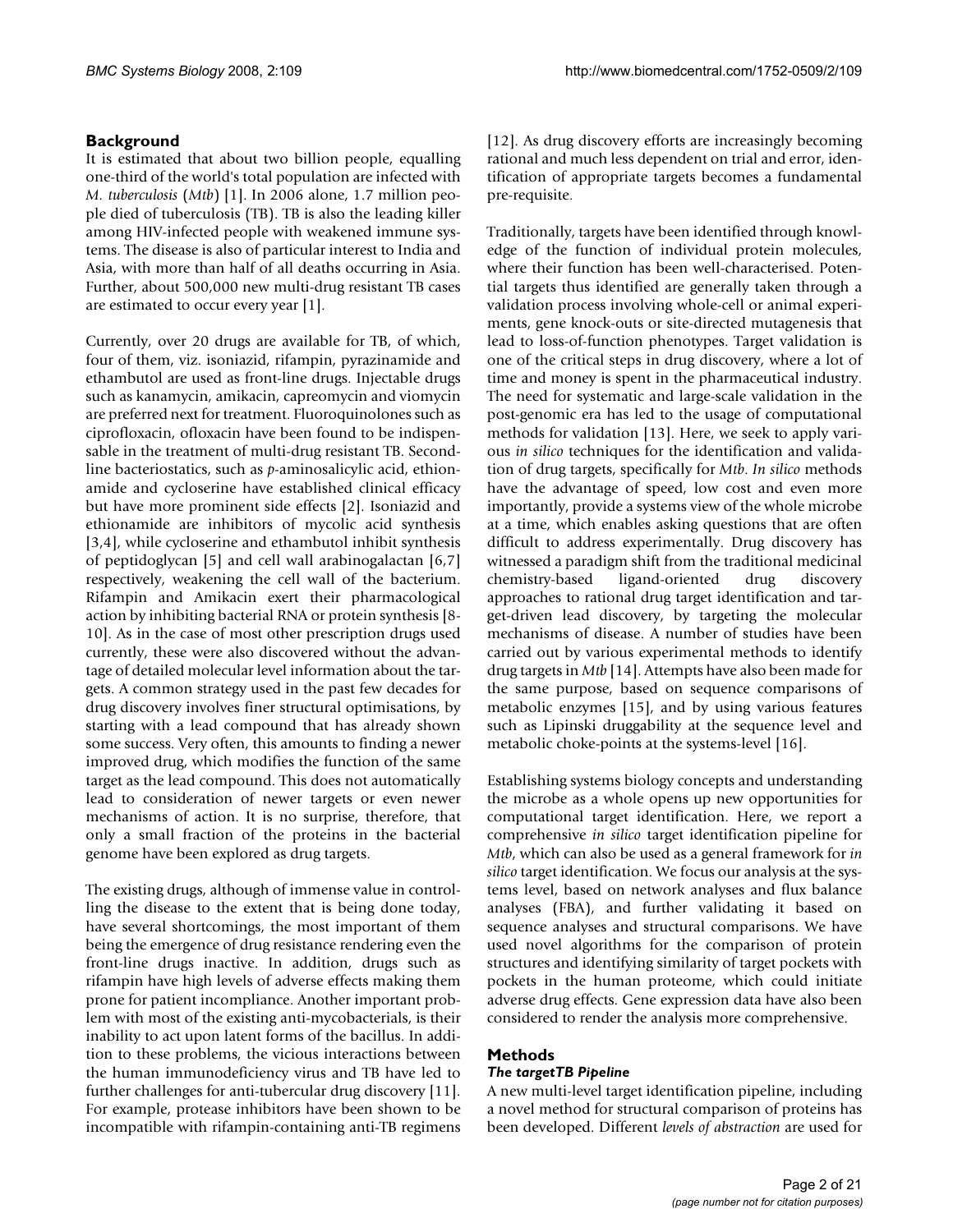analysis, as discussed below. A summary of the several datasets used in these analyses is given in Table [1.](#page-2-0)

#### *Systems Analysis*

#### *Interactome Analysis*

#### *System Construction*

We have constructed a protein-protein interaction network, based on the STRING database [[17\]](#page-18-7) version 7, which includes protein linkages between 3,925 *Mtb* proteins, inferred from published literature describing experimentally studied interactions, as well as those from genome analysis using several well-established methods such as domain fusion, phylogenetic profiling and gene neighbourhood concepts [[18](#page-18-8)]. Thus, the network captures different types of interactions such as (a) physical complex formation between two proteins required to form a functional unit, (b) genes belonging to a single operon or to a common neighbourhood, (c) proteins in a given metabolic pathway and hence influenced by each other, (d) proteins whose associations are suggested based on predominant co-existence, co-expression, or domain fusion. Only the high-confidence interactions that had a STRING score of 0.7 or more were included in the network. We further augmented these with links between proteins that are influenced by the same metabolite, based on the reactions in the genome-scale metabolic reconstruction of *Mtb*, *iNJ*661 [\[19\]](#page-18-9). The resulting network contained 3,405 of the 3,925 proteins.

#### *Node Deletions*

Networks may be perturbed, through the removal of nodes and edges. A typical analysis would be to probe the effect of disrupting a node and its corresponding edges. Networks of different topologies vary in their resilience to various types of perturbations. The effect of node deletions on this network was analysed. Each of the 3,405 nodes was knocked out and the critical network parameters such as clustering coefficient and characteristic path length were monitored. In addition, the number of shortest paths that were disrupted in each deletion were monitored. The shortest paths between all pairs of proteins in the network were computed. Following removal of a node, some of these shortest paths may be disrupted, leading two pairs of nodes becoming unreachable from one another. Based on the change (loss) in the connectivity of nodes in this network and the change in network structure, on the deletion of nodes, we have delineated potential targets.

#### *Reactome Analysis*

Two independent genome-scale metabolic models for *Mtb* have become available. A genome-scale metabolic network, comprising 849 reactions, mediated by 739 metabolites and involving 726 genes, reported by McFadden and co-workers (GSMN-TB) [[20\]](#page-18-10) has been considered. Jamshidi and Palsson have reported another genomescale metabolic model of *Mtb*, *iNJ*661, comprising 939

| <b>Reference</b>                                          | <b>Short Description</b>                                                                                                                                                                                                                                              |
|-----------------------------------------------------------|-----------------------------------------------------------------------------------------------------------------------------------------------------------------------------------------------------------------------------------------------------------------------|
| Beste et al (2007) [20]<br>(GSMN-TB)                      | Reports GSMN-TB, a genome-scale metabolic model of Mtb, consisting of 849 unique reactions and 739<br>metabolites, and involving 726 genes. In silico gene deletions have been performed, using FBA, identifying genes<br>essential for growth.                       |
| Jamshidi et al (2007) [19]<br>$(Mtb$ iN $ 661)$           | Reports the genome-scale metabolic reconstruction of the in silico strain Mtb iN/661, comprising 661 genes and 939<br>reactions. In silico gene deletions have been performed, using FBA, identifying genes essential for growth, as well as<br>slow-growing mutants. |
| Raman et al (2005) [21]<br>(MAP)                          | Reports an FBA of the mycolic acid pathway (MAP) in Mtb, comprising 217 reactions involving 197 metabolites and<br>mediated by 28 proteins. In silico gene deletions have been performed, detailing genes essential for mycolic acid<br>biosynthesis.                 |
| Sassetti et al (2003) [23]<br>(TraSH)                     | Reports the use of transposon site hybridisation (TraSH) mutagenesis to comprehensively identify the genes<br>required by Mtb for optimal growth.                                                                                                                     |
| ModBase [25]                                              | A database of structural models of proteins from various organisms, including Mtb and Human, based on homology<br>modelling                                                                                                                                           |
| Gao et al (2005) [30]<br>(Gao-expression)                 | Reports the variability in gene expression patterns among ten clinical isolates of Mtb, as well as the laboratory<br>strains H37Rv and H37Ra, growing in liquid culture.                                                                                              |
| Rachman et al (2006) [31]<br>(Rxsachman-expression)       | Reports genome-wide expression analysis of Mtb from clinical lung samples, as well as in vitro.                                                                                                                                                                       |
| Boshoff et al (2004) [32]<br>(Boshoff-expression)         | Reports gene expression of Mtb in response to several drugs/inhibitors of metabolism, as well as under<br>persistence, starvation and different pH/media.                                                                                                             |
| Muttucumaru et al (2004) [40]<br>(Muttucumaru-expression) | Reports global gene expression in aerobic, microaerophilic and anaerobic cultures.                                                                                                                                                                                    |
| Voskuil et al (2004) [39]<br>(Voskuil-expression)         | Reports a genome expression profiling, analysing the adaptive mechanisms initiated by Mtb in two common models<br>of Mtb non-proliferation.                                                                                                                           |
| Betts et al (2002) [38]<br>(Betts-expression)             | Reports the use of gene and protein expression profiling to identify the response of Mtb to nutrient starvation,<br>also modeling persistence.                                                                                                                        |
| Hampshire et al (2004) [41]<br>(Hampshire-expression)     | Reports the stationary phase gene expression of Mtb following a progressive nutrient depletion, proposing a model<br>for persistence.                                                                                                                                 |

#### <span id="page-2-0"></span>**Table 1: Datasets used in this study**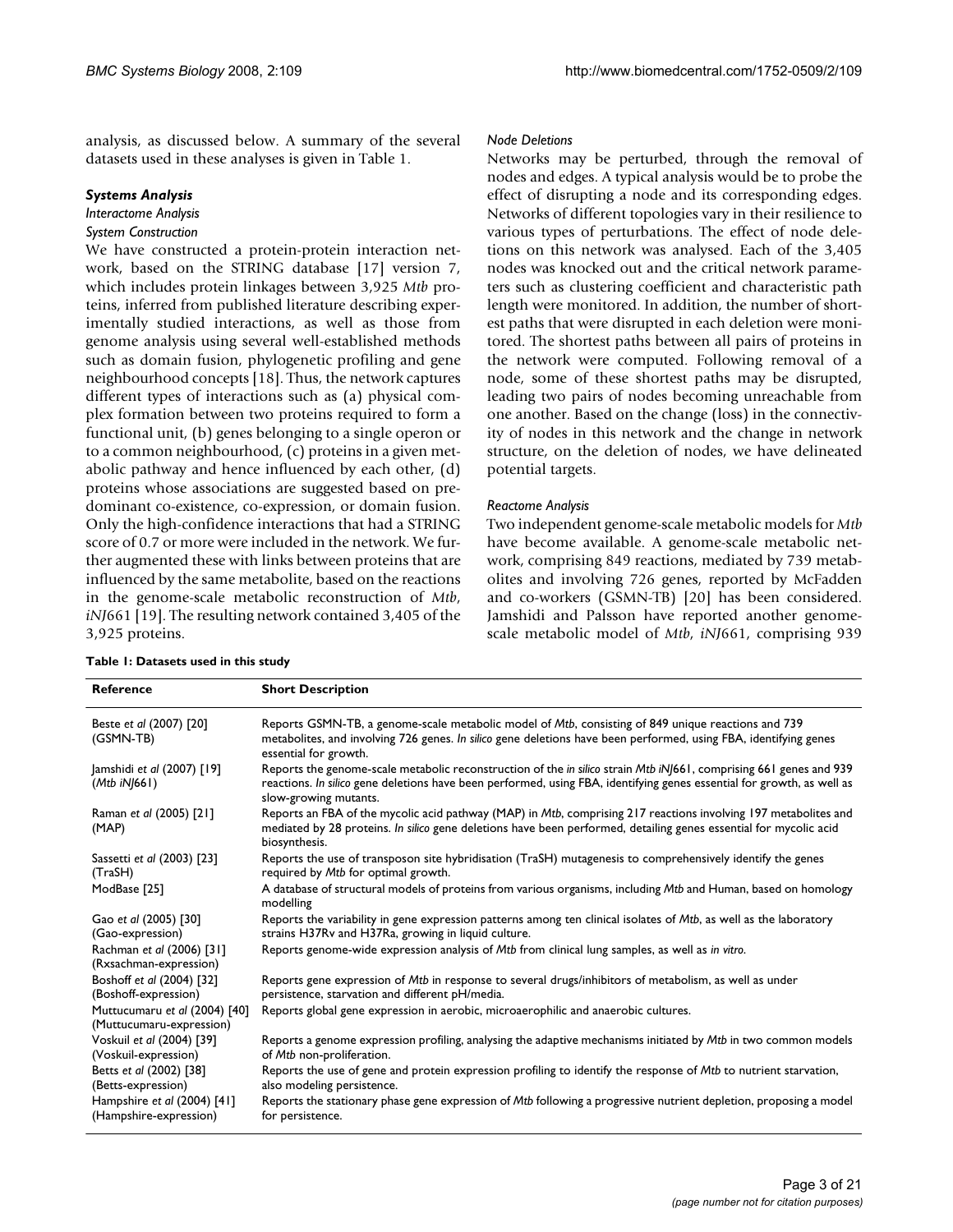reactions mediated by 828 metabolites and 661 genes [[19](#page-18-9)]. We have also earlier published a pathway-level model (MAP) of mycolic acid biosynthesis in *Mtb* [\[21](#page-18-11)]. We collated a list of lethal gene deletions for these studies. The essentiality predictions for the *iNJ*661 model were based on growth in Middlebrook 7H9 medium, as detailed in [[19\]](#page-18-9), while those for the GSMN-TB model were based on growth in Middlebrook 7H10 medium, as detailed in [[20](#page-18-10)]. Genes whose deletion severely impaired growth (biomass formation) in the medium were designated as essential. The essentiality in [\[21](#page-18-11)] was studied using an objective function for optimal production of mycolates; a gene was considered essential if on deletion, most fluxes in the mycolic acid pathway including those of the mycolates dropped to zero. Using the COBRA Toolbox [\[22](#page-18-21)] for MATLAB, we also performed double gene deletions for the *iNJ*661 model.

## *Essentiality Analysis*

Information on gene essentiality from a transposon site hybridisation (TraSH) mutagenesis study for *Mtb* [\[23](#page-18-12)] has also been incorporated in the decision criteria.

#### *Sequence Analysis*

Close homologues for the *Mtb* proteins in the human proteome were identified by performing a BLAST search [\[24](#page-18-22)]. The BLAST results were parsed using python scripts based on BioPython [http://www.biopython.org/.](http://www.biopython.org/) The criteria for regarding a protein as a close homologue were a sequence similarity of greater than 50% using a BLOSUM62 matrix, for a length of more than 50% of the bacterial query protein with an E-value less than 10-4.

## *Structural Assessment of Targetability*

#### *Obtaining Structures*

Crystal structures of 229 proteins from *Mtb* and 3,515 from human are available (excluding those with greater than 70% sequence identity) from the Protein Data Bank (PDB). This translates to a mere 6% of the *Mtb* proteome and under 10% of the human proteome. However, thousands of protein structures from both host and pathogen could be obtained using theoretically calculated structural models, from the ModBase database. Models in ModBase are built on the principles of homology modelling using Modeller [[25](#page-18-13)]. Models of 2,808 proteins from *Mtb* and 16,000 proteins from the human proteome were obtained from this database. The database hosts multiple models for each protein, depending on the number of confident templates available for that protein in the PDB. For this analysis, only the first model for each protein was considered. Also, only those proteins which passed the previous stages of filtering in the target identification pipeline were considered. Of the 942 *Mtb* proteins considered, only 773 had available structures in ModBase.

#### *Pocket Identification*

In order to predict binding sites of a modelled protein, we have used PocketDepth (PD) [\[26](#page-18-23)], a geometry-based algorithm that has been developed and validated earlier by our group, to predict potential binding grooves on the surface of the protein. All possible binding sites in the 773 proteins of *Mtb* and the 16,000 human proteins were identified using PD. PD uses the concept of depth, which reflects how central a given pocket is and not merely how deep a subspace is in the pocket. PD outputs predicted binding sites in the form of sets or clusters. From such clusters, protein neighbourhoods within 4.0Å are extracted to obtain the binding sites.

An additional method to identify binding pockets in protein structures was used to obtain a consensus prediction. LigsiteCSC [\[27](#page-18-24)], a geometric method based on vectors in eight directions on a grid, also incorporating amino acid conservation information within each protein family, was used for this purpose. Top ten PD clusters were first obtained for each protein, which were compared with the top three pockets obtained from LigsiteCSC. Only the common clusters were retained for further analysis. 767 of the *Mtb* proteins and 15,830 of the human proteins were feasible for analysis, by which 3,500 pockets were identified in *Mtb* and 70,149 pockets in human.

## *Pocket Comparison*

The next step towards structural assessment of targetability is to compare the binding sites of shortlisted targets of *Mtb* with those of the human proteome. An algorithm developed by us very recently, PocketMatch (PM) [\[28](#page-18-25)], has been used for this purpose. PM is based on shape signatures encoded by 90 lists of all-pair distances of residues in the binding site, pre-classified into one of the five standard amino acid types. A similarity score is assigned to each pair of binding sites. Extensive validation for PM, using the PDBbind database [\[29](#page-18-26)] of experimentally determined protein-ligand complexes is reported elsewhere [[28](#page-18-25)]. We have now tested the algorithm to compare predicted pockets of all proteins in PDBbind as well. The SCOP-PM comparison for predicted pockets at various thresholds is provided as supplementary material [See Additional file [1\]](#page-17-8).

All the 3,500 identified sites from the 767 short-listed proteins from *Mtb* were compared with the 70,149 identified sites from 15,830 human proteins. The topmost score for every protein pair is then chosen to capture the highest similarity an *Mtb* protein has in any of its pockets with any human protein. The scores are then compared to a predefined threshold as discussed in the results section to infer similarity. The exhaustive pairwise comparison of pockets is highly computationally intensive and was carried out on a massively parallel BlueGene (configuration: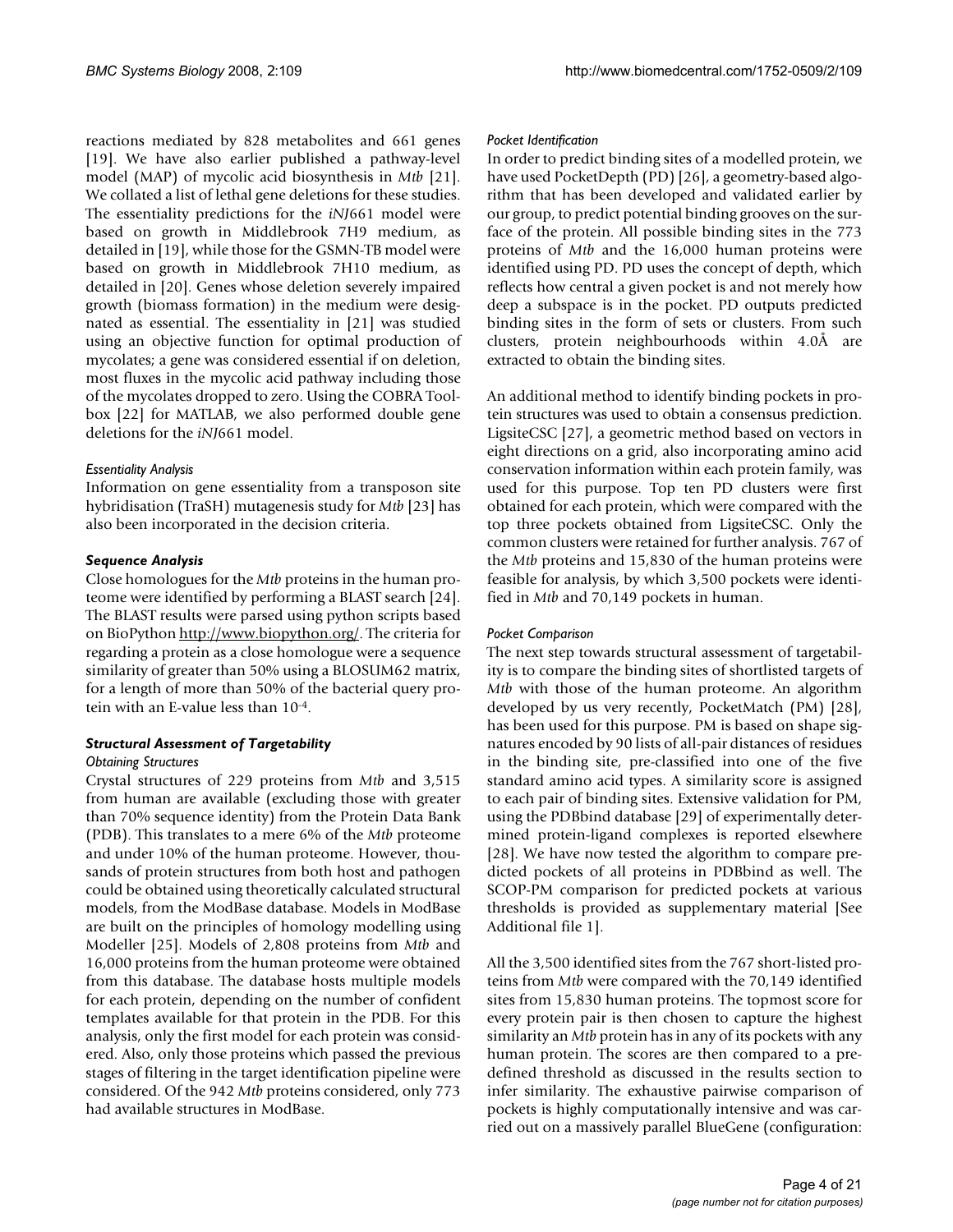4096 2-way shared memory processor nodes: 8192 IBM PowerPC 440×5 processors operating at 700 MHz, running Linux).

## *Further Analysis of Short-listed Targets*

The short-listed targets were subjected to further analysis, to retain only those proteins that are highly targetable.

#### *Transcriptome Analysis/Gene Expression*

One of the critical factors influencing the choice of a target would be its expression. Expression profiles related to persistence have been incorporated in [[16](#page-18-6)]. Based on the expression of the genes, we have further filtered our list of targets. For this, we have used data from Small and coworkers [\[30](#page-18-14)], who have analysed the expression of genes in ten different strains of *Mtb*, *M. tuberculosis* H37Rv and *M. tuberculosis* H37Ra using cDNA microarrays. We also use data from Kaufmann and co-workers [\[31](#page-18-15)], who have performed a genome-wide expression analysis of *Mtb* from clinical lung samples using DNA arrays, and Barry and co-workers [[32\]](#page-18-16), who report an expression analysis of *Mtb* under a wide range of conditions. Lists of expressed genes have been reported in [[30,](#page-18-14)[31](#page-18-15)], while in [\[32](#page-18-16)], the *z*scores have been reported for gene expression, in each of the experiments. A gene passed this filter if it was reported to be expressed, by either of [\[30](#page-18-14)[,31](#page-18-15)], or in at least one of the studies (where an inhibitor of metabolism was not introduced) reported in [[32](#page-18-16)].

## *Comparison with 'Anti-targets'*

About seven proteins have been reported to form a set of 'anti-targets' [\[33](#page-18-27)], viz. the human ether-à-go-go-related gene (hERG), the pregnane X receptor (PXR), constitutive androstane receptor (CAR), P-glycoprotein (P-gp), as well as membrane receptors like the adrenergic <sub>1a</sub>, the dopaminergic D2, the serotonergic  $5 - HT_{2c}$  and the muscarinic  $M_1$ . Unintentional binding of drugs to these proteins causes adverse effects, leading to their labelling as anti-targets. The sequences of 306 proteins in the human proteome corresponding to these anti-targets were fetched from the NCBI sequence database. The accession numbers of these protein sequences are provided as supplementary material [see Additional file [2](#page-17-9)]. The short-listed targets were compared to these anti-targets by standard sequence analysis.

## *Similarity to Gut Flora Proteins*

A number of organisms are known to inhabit the gut of a normal healthy individual [[34\]](#page-18-28). Inadvertent inhibition of proteins of these organisms is likely to result in side effects. In order to study this possibility, the short-listed *Mtb* proteins were compared to the proteins of the gut flora (296,017 proteins from 95 organisms), again by sequence analysis. Some of these organisms are *Bacteroides intestinalis*, *Bifidobacterium bifidum*, *Bifidobacterium longum*

and *Lactobacillus salivarius*. A full list of the 95 organisms is provided as supplementary material [see Additional file [3](#page-17-10)].

#### *Involvement in Persistence*

*Mtb* has an unusual capacity to persist in the host at many levels. In the cellular level, it resides in macrophages that typically function to eliminate pathogens and at the systemic level, it resists clearance by the adaptive immunity of the host. Its clearance by anti-bacterials is also very slow [[35](#page-18-29)]. It may be possible to address the problem of persistence by targeting those genes that are implicated in persistence. For example, isocitrate lyase is a well-known persistence factor in mice, whose disruption attenuated bacterial persistence [[36\]](#page-18-30). *pcaA*, a cyclopropane synthase involved in mycolic acid biosynthesis has also been shown to be a requirement for long-term mycobacterial persistence and virulence in mice models of tubercular infection [\[37](#page-18-31)]. Targets that passed all the previous filters were examined for expression during persistence based on several microarray expression data [[32](#page-18-16)[,38](#page-18-19)[-41](#page-18-20)].

## *Phylogenetic Profiling*

Phylogenetic profiling was carried out against 707 fully sequenced bacterial genomes. First, a BLAST was run against each of the 707 genomes, for *Mtb*. The BLAST output was then parsed using python scripts, based on BioPython, to obtain the E-value of the best hit, with a match of more than 50% of the query length, for each sequence in *Mtb*. The E-values thus obtained were converted to scores between 0 and 1, with 0 representing a strong match and 1 representing a weak match. The score was calculated as  $-1/\log(E)$ . Hits with  $E > e^{-4}$  were all neglected and given a score of 1.0. This is identical to the scoring scheme of Protein Link EXplorer (PLEX) [[42\]](#page-18-32), which however currently considers only 89 genomes. For each protein in *Mtb*, profile strings comprising scores for the hits of the proteins were generated. Each profile string thus encodes the presence or absence of each of the *Mtb* proteins and where present, the extent of similarity as well. A subset of these results, for 228 pathogenic genomes, was analysed to examine the broad-spectrum nature of an identified target.

#### *Involvement in Drug Resistance*

Proteins involved in emergence of resistance to anti-tubercular drugs have been analysed and reported by us recently [\[43](#page-18-33)]. The list of about 25 proteins closely connected to different pathways of resistance were obtained and used for analysis here.

## **Results**

A range of analyses spanning multiple levels of abstraction have been carried out, to identify plausible drug targets. The methodology can also be used more generally as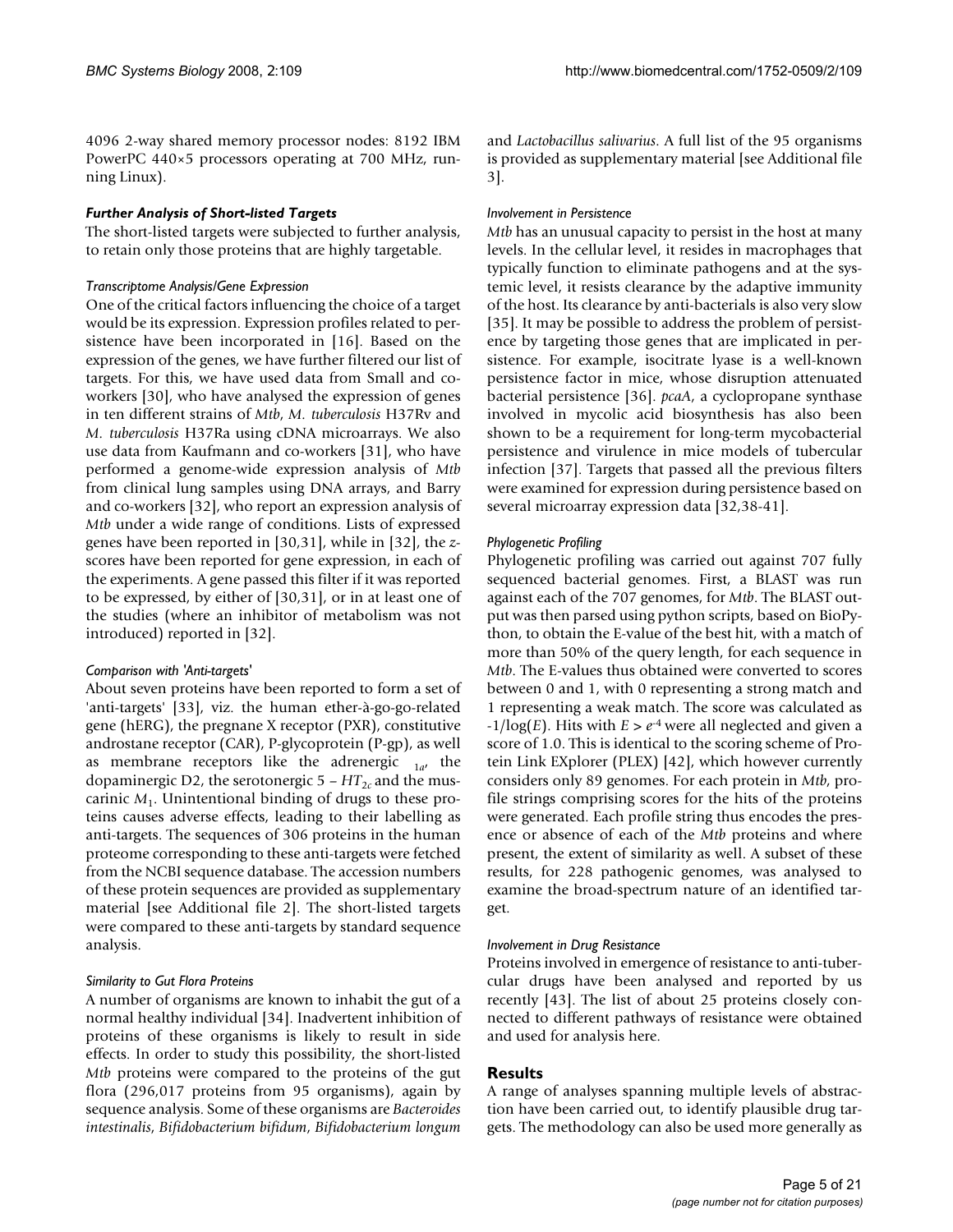a target identification pipeline that would be applicable to many drug discovery programmes. Starting from the entire proteome of *Mtb* H37Rv comprising 3,989 proteins, we have shortlisted 451 proteins as potential drug targets using a variety of filters, as depicted in Figs. [1](#page-7-0) and [2.](#page-8-0) Fig. [1](#page-7-0) illustrates a pictorial view of the targetTB pipeline while Fig. [2](#page-8-0) shows a simplified view of the pipeline as a flowchart, illustrating the flow of this study. We first carry out a network analysis, where a full genome-scale interactome encoding several types of protein-protein interactions and protein-protein influences from metabolic pathways is reconstructed. Gene deletions that would significantly disrupt the network are then identified (List-A1). Next, we have studied the reactome through FBA (List-A2), to identify lethal gene deletions. This is further augmented with high-throughput gene essentiality data (List-A3). These system-level analyses together comprise Filter A. This is then integrated with sequence-level (Filter B) and structural analyses (Filter C) as described below (see Fig. [1\)](#page-7-0). The expression of the gene encoding for the target is highly desirable (Filter E) and the list is further pruned by eliminating targets with high similarities to known 'anti-targets' in the human proteome (Filter F) and proteins in gut flora (Filter G). Those targets known to contribute to drug resistance in the pathogen are then prioritised. By analysis of similarity against several pathogenic proteomes, broad-spectrum targets as well as those unique to *Mtb* have also been identified. Various filters, lists and the numbers of proteins passed and eliminated at the various stages of the pipeline are given in Table [2.](#page-6-0)

## *Systems Analysis*

## *Interactome Analysis*

A protein-protein interaction network comprising 3,405 nodes and 29,302 edges was constructed, which covered over 85% of the *Mtb* proteome. To evaluate the importance of a given protein in the context of the large interactome network, each node was individually deleted and its impact measured in terms of the number of shortest paths that are disrupted. Shortest paths in a network are quite critical to the structure of the network. Shortest paths in metabolic networks of *Mtb* and *M. leprae* have been identified and analysed by us earlier [\[44](#page-18-34)]. Samson and coworkers have earlier analysed a protein network in *Saccharomyces cerevisiae*, indicating that the analysis of shortest paths may provide an idea of network navigability as well as the efficiency with which a perturbation can spread throughout a network [[45\]](#page-18-35). More recently, Wingender and co-workers have illustrated the importance of a similar metric, a 'pairwise disconnectivity index', for topological analysis of regulatory networks [\[46](#page-18-36)]. The disruption of shortest paths is expected to have a substantial effect on the network connectivity in protein networks as well. In the interactome network studied here, most of the node deletions do not significantly disrupt network connectivity. However, substantial effects (more than 5,000 disrupted shortest paths) were observed upon deletion of 431 of the 3,405 nodes (List-A1). These 431 proteins, for which a critical role in maintaining interactome network structure is suggested, were taken through further steps of filtering, in order to identify most useful drug targets. For example, for BirA (Rv3279c), close to 95,000 shortest paths in the network, were disrupted by its removal. A complete list of these proteins is provided as supplementary material [See Additional file [4](#page-17-11)].

## *Reactome Analysis*

An FBA study, using the *iNJ*661 model [\[19](#page-18-9)], identified 188 proteins of the 661 studied, as essential for the growth of the bacterium, whereas an additional 41 also had a significant impact on growth (the *in silico* knock-out mutants were slow growers) [\[19\]](#page-18-9). A separate FBA study using an independently derived genome-scale metabolic model (GSMN-TB) identified 259 of the 719 proteins studied as essential for growth [[20\]](#page-18-10). While these two models are similar in many respects, there are subtle differences in their biomass functions for FBA, as well as their coverage of the *Mtb* proteomes. 134 proteins were common to both lists of essential proteins. A third FBA study (MAP), carried out by us previously for the mycolic acid pathway alone identified 15 proteins in the pathway as essential for the microbe. Put together, the three studies suggest 318 proteins to be essential for the microbe. A critical role in maintaining the metabolism of the bacterium is suggested for the 318 proteins (List-A2). We have also carried out a double knockout study, on the *Mtb iNJ*661 model, identifying 49 pairs of genes, which when knocked out together, produce a lethal phenotype.

## *Essentiality Analysis*

A high-throughput analysis of gene essentiality, using Transposon Site Hybridisation (TraSH) mutagenesis has been reported earlier. Genes, whose deletion produced slow-growing mutants, were also identified. These proteins (List-A3), taken together with Lists A1 and A2, form the list of proteins (List A) that are implicated to be essential, by systems-level analyses. We have combined the essentiality data, rather than take a consensus from the different system-level models discussed above, since each model has its own strengths and weaknesses. Many proteins are eliminated from the pipeline at this stage. For example, MabA (Rv1483), which has been suggested as a potential drug target [\[47,](#page-18-37)[48](#page-18-38)], was not found to be essential in any of the systems-level analyses. MshA (Rv0486), suggested as an essential component of mycothiol biosynthesis and essential for growth in *Mtb* Erdman strain [\[49](#page-18-39)], is also not found to be essential in any of the systems-level studies.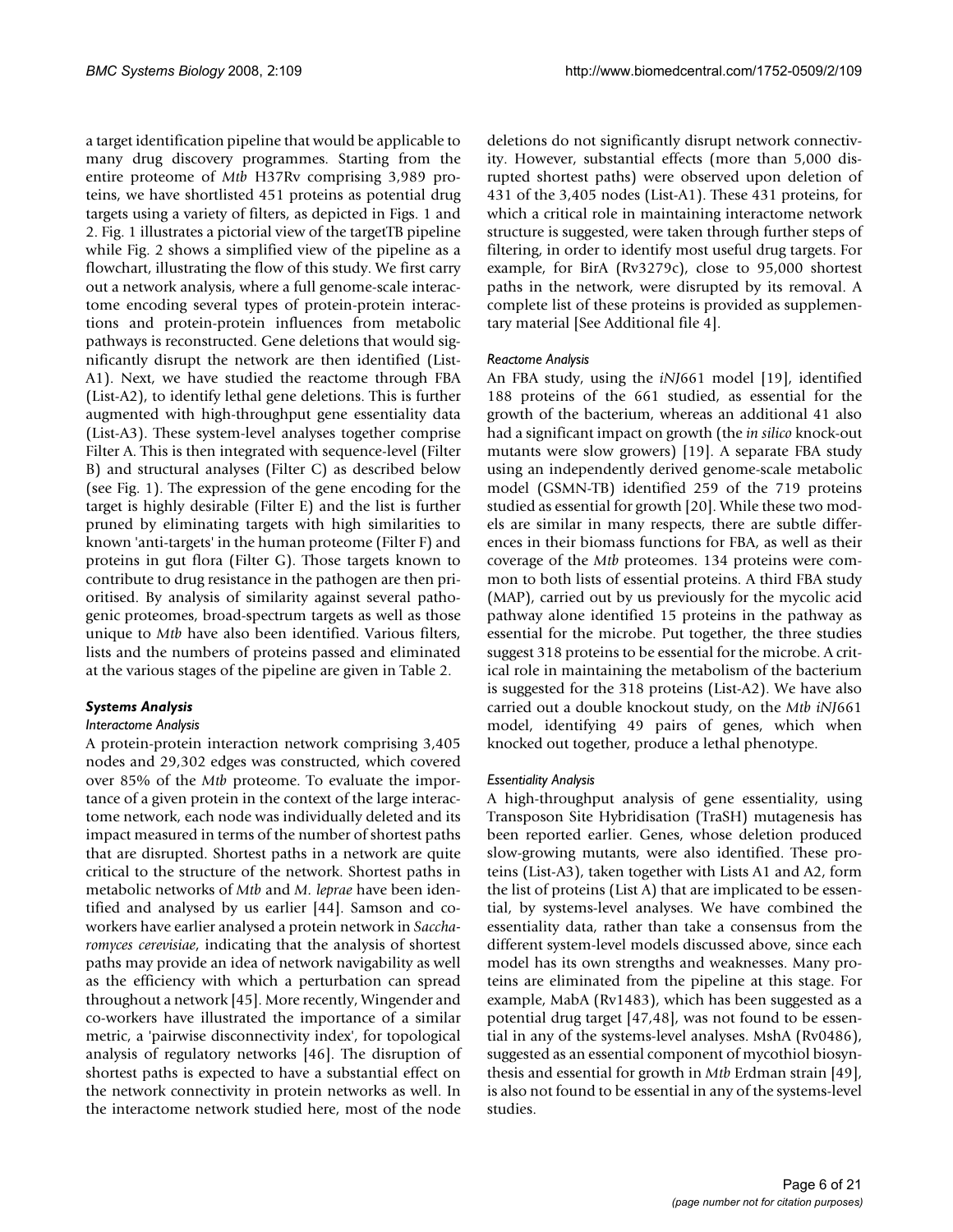#### <span id="page-6-0"></span>**Table 2: Models and methods used in the targetTB pipeline**

| Analysis                                                                   | Coverage | N/A                      | $\overline{4}$ | X                        |                                            | Computation                                                                              |
|----------------------------------------------------------------------------|----------|--------------------------|----------------|--------------------------|--------------------------------------------|------------------------------------------------------------------------------------------|
|                                                                            |          |                          |                |                          |                                            |                                                                                          |
| (A) Systems Analysis                                                       |          |                          |                |                          |                                            |                                                                                          |
| (i) Network                                                                | 3405     |                          | 43 I           | 2974                     |                                            | Single node deletions                                                                    |
| (ii) FBA                                                                   |          |                          |                |                          |                                            |                                                                                          |
| a) $Mtb$ $i$ N $j$ 661                                                     | 66 I     |                          | 229            | 432                      |                                            | FBA                                                                                      |
| b) GSMN-TB                                                                 | 717      |                          | 259            | 458                      |                                            | <b>FBA</b>                                                                               |
| c) MAP                                                                     | 26       |                          | 15             | $\mathbf{H}$             |                                            | <b>FBA</b>                                                                               |
| (iii) TraSH                                                                | 3186     |                          | 656            | 2530                     |                                            |                                                                                          |
| Summary ((i) or (ii) or (iii))                                             | 3823     | 166(A')                  | 1138           | 2685                     | $(A_{\times})$                             |                                                                                          |
| (B) Sequence Analysis                                                      | 3989     |                          | 3611           | 378                      | $(B_{\times})$                             | 3,989 Mtb vs. 33,453 human sequence<br>comparisons                                       |
| (A&B) Systems & Sequence Passed                                            | 3989     | $\blacksquare$           |                |                          | 942 3047 $(A_X \cup B_X)$                  |                                                                                          |
| (C) Structural Assessment                                                  | 767      | 175 (C)                  | 622            |                          | 145 $(C_{x})$                              | 3,500 sites of Mtb (767 proteins) vs 70,149                                              |
| (PMScore < 0:8) [942 from A&B<br>only considered]                          |          |                          |                |                          |                                            | sites of Human pocketome (15,830 proteins) =<br>245,521,500 pairwise comparisons         |
| $(D)$ A & B & C                                                            | 3989     |                          |                |                          | 622 3552 $(A_x \cup B_x \cup C_x \cup C')$ |                                                                                          |
|                                                                            |          |                          |                |                          |                                            |                                                                                          |
| (E) Expression                                                             |          |                          |                |                          |                                            |                                                                                          |
| (i) Gao-expression                                                         | 3590     | 399                      | 2210           | 1380                     |                                            |                                                                                          |
| (ii) Rachman-expression                                                    | 634      | 3355                     | 634            |                          |                                            |                                                                                          |
| (iii) Boshoff-expression                                                   | 3915     | 74                       | 3915           | $\overline{\phantom{a}}$ |                                            |                                                                                          |
| Summary ((i) or (ii) or (iii))                                             | 3917     | 72                       | 3264           |                          | 653 (E <sub>X</sub> )                      |                                                                                          |
| Summary (for (D))                                                          | 622      | T                        | 529            | 92                       |                                            |                                                                                          |
| (F) Non-similarity to Anti-targets                                         | 3989     |                          | 3928           | 6 I                      | $(F_x)$                                    | 306 vs. 3,989 sequence comparisons                                                       |
| Non-similarity to Anti-targets<br>(for (D))                                | 622      |                          | 611            | $\mathbf{H}$             |                                            |                                                                                          |
| (G) Non-similarity to gut flora                                            | 3989     |                          | 3730           | 259                      | $(G_{\chi})$                               | 296,017 vs. 3,989 sequence comparisons                                                   |
| Non-similarity to gut flora (for<br>(D))                                   | 622      |                          | 543            | 79                       |                                            |                                                                                          |
| (H) D & E & E & F & G                                                      | 622      | L                        | 45 I           | 170                      |                                            |                                                                                          |
| (I) Expression during Persistence                                          |          |                          |                |                          |                                            |                                                                                          |
| (i) Muttucumaru-expression                                                 | 3924     | 82                       | 639            | 3268                     |                                            |                                                                                          |
| (ii) Boshoff-expression                                                    | 3915     | 74                       |                | 105 3810                 |                                            |                                                                                          |
| (iii) Betts-expression                                                     | 3649     | 340                      |                | 274 3375                 |                                            |                                                                                          |
|                                                                            | 3924     | 82                       | 310            | 3597                     |                                            |                                                                                          |
| (iv) Voskuil-expression                                                    |          |                          |                |                          |                                            |                                                                                          |
| (v) Hampshire-expression                                                   | 3757     | 395                      | 1349           | 2245                     |                                            |                                                                                          |
| Summary ((i) or (ii) or (iii) or (iv)<br>or $(v)$ )                        | 3933     | 73                       | 1871           | 2045                     |                                            |                                                                                          |
| Summary (for (H))                                                          | 45 I     | $\overline{\phantom{a}}$ | 216            | 235                      |                                            |                                                                                          |
| (J) Broad-spectrum Targets<br>[present in > 100/228 pathogenic<br>genomes] | 45 I     | $\blacksquare$           | 186            | 265                      |                                            | 2,295,901 vs. 3,989 sequence comparisons<br>(phylogenetic profiling against 707 genomes) |
| (K) Targets unique to Mycobacteria                                         | 45 I     |                          | 66             | 385                      |                                            |                                                                                          |

Number of proteins covered in each study are indicated. A '4' indicates that it passes the filter, while a '**X**' indicates failure. The method used at each step is also indicated. The number of targets identified in the final lists H, I, J and K are boxed and indicated in bold typeface. The symbols A', C',  $A_\chi$ -G $_\chi$  are as described in the text and in Fig. 1.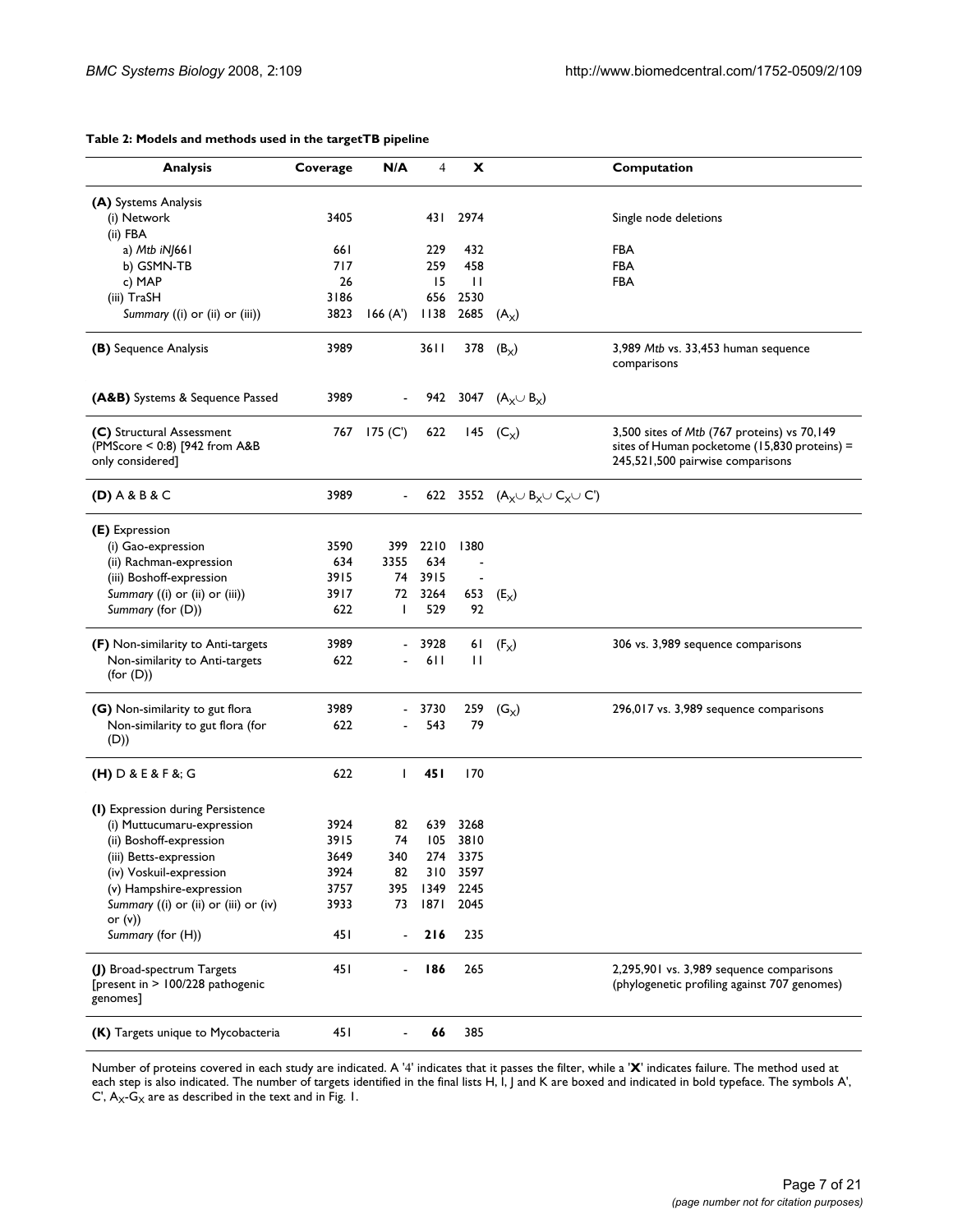<span id="page-7-0"></span>

## Figure 1

**The targetTB Target Identification Pipeline**. The funnel depicts the order in which the entire proteome of *Mtb* is considered and analysed at different layers. 'A' refers to the systems level studies, which includes A1, for network analysis of the interactome; A2, for flux balance analyses of the reactome; and A3, for genome-scale essentiality data determined experimentally as reported by Sassetti *et al* [[23](#page-18-12)]. Those proteins that passed these filters are indicated as 'A', and combined with the results of sequence analysis (B), to derive those that passed both filters (depicted as 'A&B'). These were then taken through Filter C, referring to the structural assessment filter, yielding the list of 622 proteins as the D-List (A&B&C). Further steps of filtering are indicated in the smaller funnel as E (expression under various conditions), F (non-similarity to anti-targets) and G (non-similarity to gut flora proteins). Those proteins that pass all the six levels of filtering (indicated as D&E&F&G) form the H-List comprising 451 targets. Additional filters I, J and K used for analysing the H-List are also indicated. Lists A', C' and E' refer to the set of proteins at A, C and E levels, respectively, that could not be analysed for lack of appropriate data. Lists  $A_X$ ,  $B_X$ ,  $C_X$ ,  $\mathsf{E}_\mathsf{X},\mathsf{F}_\mathsf{X}$  and  $\mathsf{G}_\mathsf{X}$  refer to sets of proteins that failed in that particular filter, but may have passed at other levels.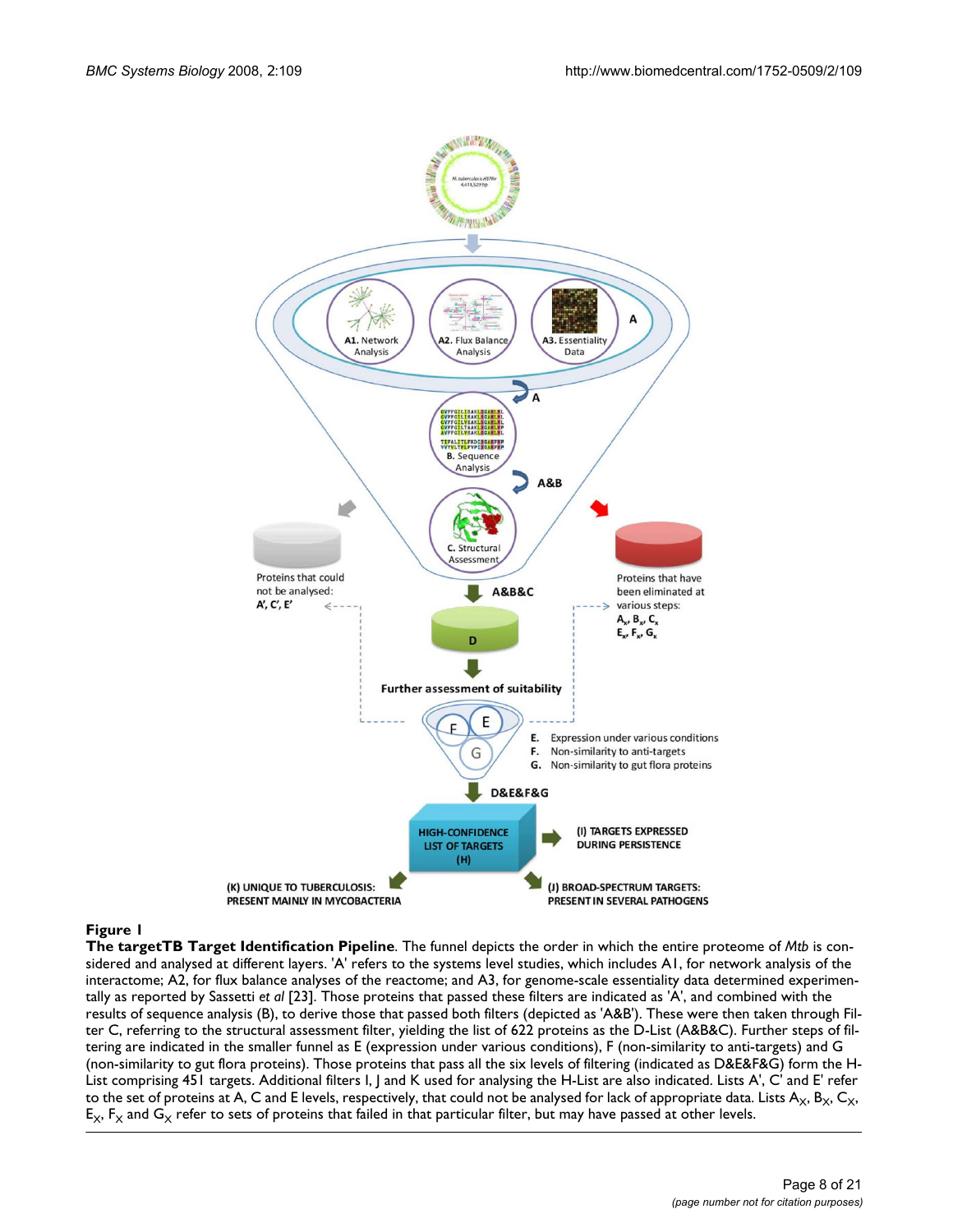## *Sequence Analysis*

At the sequence level, comparison with the human (host) proteome can be useful in filtering out those targets that have detectable homologues in the human cells, in order to reduce the risk of adverse effects that arise due to unintended interaction of the drug with the host protein. For 3,611 of 3,989 *Mtb* proteins, no close homologues were observed in the human proteome. The remaining 378 proteins, for which close homologues were observed, were eliminated at this step. The 3,611 proteins (List-B) were taken through further steps in the targetTB pipeline. Proteins such as KasA (Rv2245), KasB (Rv2246), MabA (Rv1483), RmlB (Rv3464), which have been suggested as potential targets in earlier studies, have all been eliminated at this stage, due to the presence of close homologues in the human proteome.

Combining the systems and sequence level analyses, 942 proteins were shortlisted for further analysis. A list of these proteins is presented as supplementary material [See Additional file [4\]](#page-17-11).

## *Structural Assessment of Targetability*

Similarity between proteins is better captured through structural comparisons, where structural data for both proteins are available. In fact, what ultimately matters in determining the pharmacological profiles of drug molecules is the recognition of the drug molecules by various protein molecules at their binding sites. It is therefore important to compare binding sites in the various protein molecules in both the pathogen and the host. At this step, we want to critically weed out targets that share very high similarity with binding sites from the human 'pocketome', since targeting these may lead to adverse drug reactions, due to inadvertent binding with human proteins.

This type of analysis would become more meaningful if carried out at the proteome-scale. Advances in crystallography and various structural genomics projects [[50-](#page-18-40)[52\]](#page-19-0) have led to the determination of 229 and 3,515 structures of *Mtb* and human, respectively. In the absence of experimentally determined structures, high-confidence homol-

<span id="page-8-0"></span>

## Figure 2

**Flowchart illustrating the sequence of analyses in this study**. This flowchart provides a simplified view of the various filters used in this study, in the order in which they are applied, to arrive at the final lists of targets.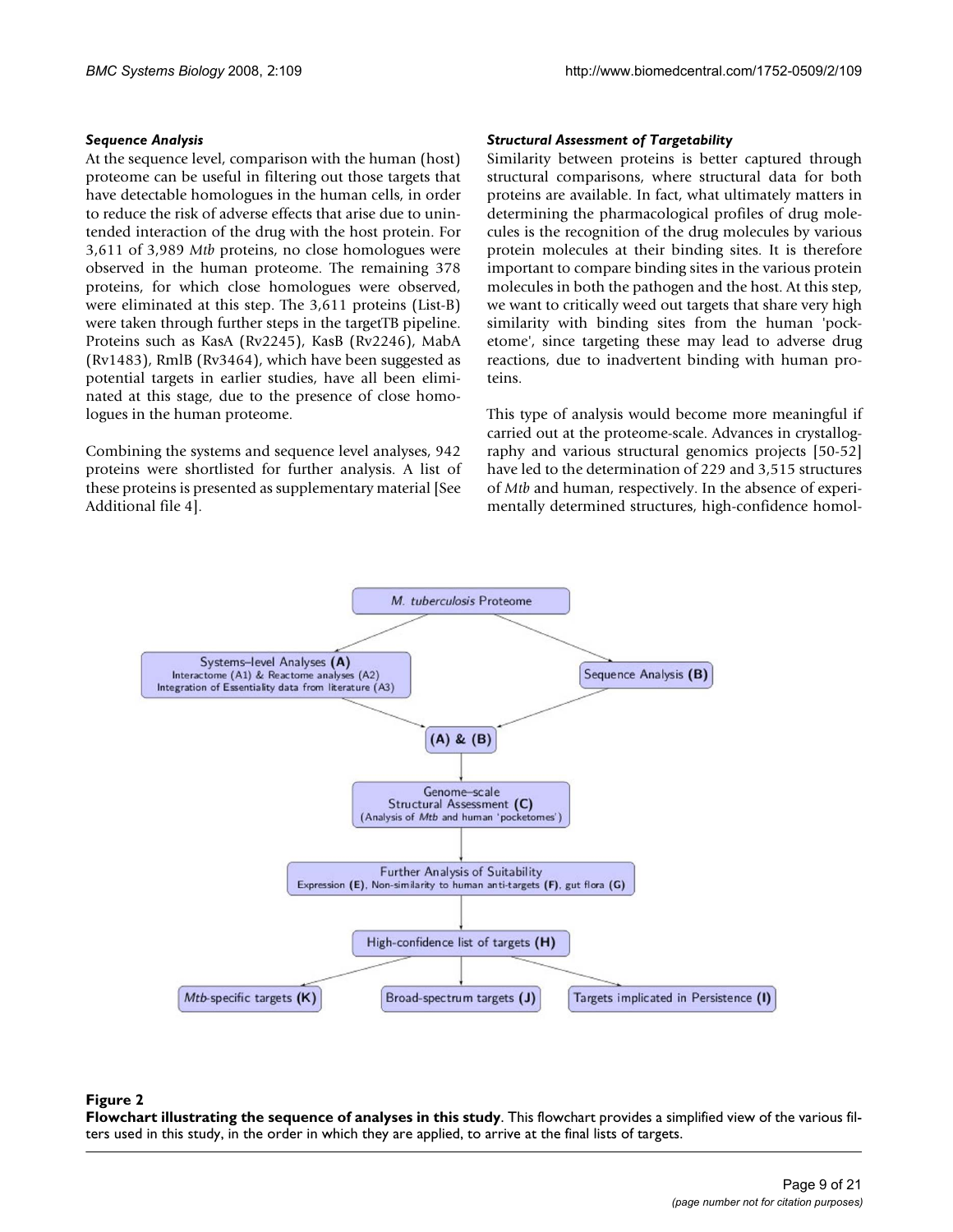ogy models for 2,808 *Mtb* proteins and 16,000 human proteins were obtained from the ModBase database. The availability of such a large number of protein structures in both species makes it feasible to carry out a proteomescale structural assessment of targetability. Identification of binding sites and further comparison of the identified binding sites are the next two challenging steps towards this goal. Two new algorithms that we have recently developed, PD and PM, enable us to carry out this comparison.

Of the 942 proteins shortlisted earlier in the pipeline, 773 had structures available in the PDB/ModBase databases. For these 773 proteins, the top 10 binding sites for each protein, identified using PD were compared with the top three binding pockets from LigsiteCSC. LigsiteCSC considers amino acid conservation at the putative sites, in the family of proteins. This automatically leads to identifying residues and hence the sites that are likely to be functionally important. Finding a consensus among top predictions between the two methods increases confidence in site prediction significantly. Some proteins such as DesA3 (Rv3229c), EmbB (Rv3795) and AccE5 (Rv3281) passed all other tests, but were not included in the H-List of highconfidence targets, since the structural analysis could not be performed.

A consensus between PD and LigsiteCSC was obtained so as to identify the most probable pockets that also contained conserved amino acid residues at the binding sites. Using this, 3,500 pockets were identified for 767 of the *Mtb* proteins. A similar exercise carried out for the human proteins identified 70,149 pockets. An all-versus-all comparison of the 'pocketomes' of *Mtb* and human was performed, using PM. This translated to 245,521,500 pairwise comparisons, which corresponded to over three years of serial CPU time, that was successfully completed on a BlueGene System, within a week.

A PM score of 0.8 or more indicates high similarity between two binding pockets. This threshold was used as a filter to eliminate all those proteins in *Mtb* whose pockets closely matched with any pocket of any protein in the human proteome. Of the 767 proteins, 145 had closely matching pockets in the human proteomes and were therefore eliminated from the pipeline. It is possible that some of these *Mtb* proteins contain some pockets that are sufficiently different from pockets of human proteins. Such proteins may also be targetable, but would require a close and more detailed analysis of all the pockets in the protein. The remaining 622 form a list of targets for anti-tubercular drugs. These proteins were taken through further steps of filtering to produce lists of highly viable targets.

Thus, of the 767 proteins that passed the A and B filters described above and had available structures, only 622 of them were found to pass this filter. This is despite the fact that sequence filtering was already carried out, re-emphasising the need for a multi-level target identification and validation scheme. The resulting proteins form the D-List, of targets that can be further explored for TB drug discovery.

## *Further Analysis of Short-listed Targets*

While the fundamental determinants of the quality of a target have already been considered earlier, the following aspects are also of importance in selecting a quality target for drug design. The following filters were therefore used to further prune the identified list and in some cases to enrich the list with targets having additional benefits.

## *Gene Expression*

It is obvious that a target would be desirable only if it is expressed in the organism, at least under disease conditions. Expression data is available for over 3,900 genes in *Mtb* from various studies [[30-](#page-18-14)[32\]](#page-18-16). Of the shortlisted targets in the D-List, 529 are expressed, indicating their high viability as suitable targets. It must be noted here that the expression data are not comprehensive, especially in terms of the conditions that have been tested. The expression filter, while useful in understanding what is expressed and hence what is a useful target, should not be used to rule out otherwise useful targets. Until availability of more comprehensive data, this step is best used at the post-identification analysis stage. For example, proteins such as TrpD (Rv2192c), AroA (Rv3227), RibC (Rv1412) do not appear to be expressed in any of the experiments considered.

## *Comparison with Anti-targets*

An ideal target should not only have specific recognition to the drug directed against it, but should also be sufficiently different from the host proteins, which have been termed as anti-targets. Considering this aspect early in the drug discovery pipeline may prove to be very useful in minimising the risk of failure of the drug candidates in the later stages of drug discovery. Anti-targets include proteins such as the transporters and pumps, which modify the bio-availability of a drug by their efflux action, or those proteins that trigger hazardous side effects, such as the hERG protein, which when blocked causes the 'sudden death syndrome' [[33\]](#page-18-27). This list is by no means complete, but has been included here, more from a conceptual perspective, to highlight the need for screening against antitargets. Sequence comparisons against 306 sequences belonging to the eight categories of anti-targets carried out revealed that sequence homologues at a similarity of 30% for over 30% of the query length were observed for 11 of the targets from the D-List. Such a loose similarity measure is used, since it is desired to rule out even a remote similarity with any anti-target. Moreover, close homo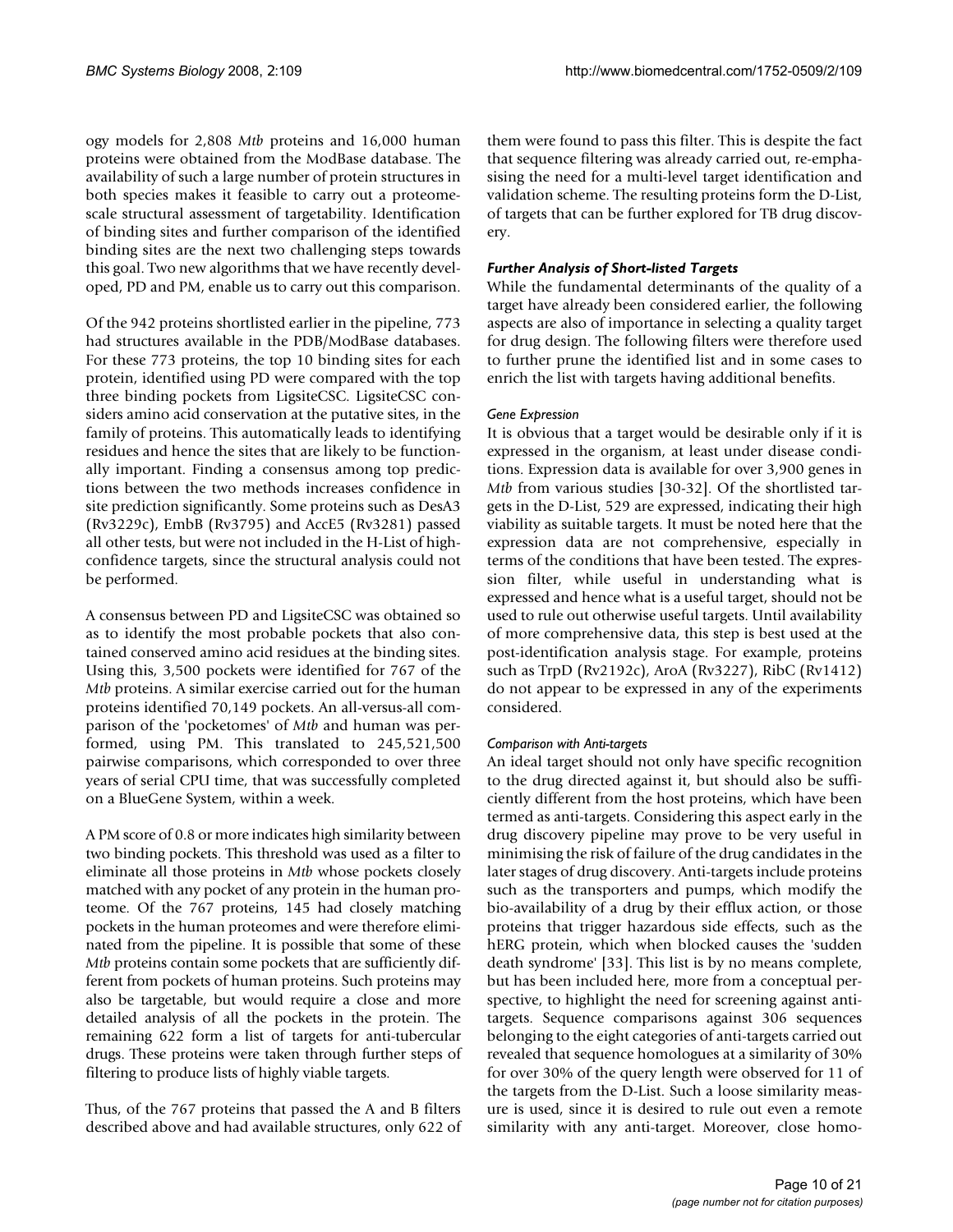logues have already been eliminated by sequence analysis earlier. A structural analysis of the proteins, when more data become available would be of immense utility in this regard. Serine/Threonine protein kinases such as the PknB (Rv0014c), earlier proposed as a target [\[53](#page-19-1)], PknL(Rv2176) and PknH (Rv1266c), as well as cytochromes such as Cyp128 (Rv2268c) and Cyp132 (Rv1394c) were eliminated at this stage.

#### *Similarity to Gut Flora Proteins*

The targets from the D-List were further compared to the protein sequences of hundreds of organisms that inhabit the gut of a healthy human. This was carried out to prune the list of identified drug targets, so that the drugs administered do not bind unintentionally to the proteins of the gut flora. Unintentional inhibition of gut flora proteins are known to lead to adverse effects and can promote pathogenic colonisation of the gut [\[54\]](#page-19-2). Drug interactions with gut flora are also believed to be the cause of idiosyncratic drug toxicity and reduced bio-availability of the drug [\[55](#page-19-3),[56\]](#page-19-4). Similarity of the identified targets to such proteins therefore affects their suitability. The sequence analyses carried out here indicate that 79 proteins from the D-List had close homologues in the gut flora and were hence removed from the list of most viable targets. For example, FtsZ (Rv2150c), Glf (Rv3809c) have homologues in gut flora and were hence eliminated at this stage. Interestingly, Icl (Rv0467), which has been particularly suggested as an attractive drug target [[57\]](#page-19-5) and also implicated in persistence [\[36](#page-18-30)], fails at this stage, due the presence of homologues in gut flora.

At this stage of filtering, from the 622 targets in the D-List identified earlier, 163 have been eliminated, leaving behind a high-confidence list of 451 targets (H-List). Several known targets appear in this list. A comprehensive analysis of the passage of several known targets in the targetTB pipeline has been performed. Some of these targets are indicated in Table [3,](#page-11-0) while the complete list is available as supplementary material [See Additional File [5\]](#page-17-12).

#### *Involvement in Persistence*

The expression of targets in the H-List, under conditions of persistence were analysed, from a set of microarray data. 216 of the H-List targets were up-regulated two-fold or more in at least one of the studies considered. These 216 targets form the I-List of targets, which may be useful in combating persistent *Mtb* infection. Some examples of proteins in the I-List are DesA1 (Rv0824c), DesA2 (Rv1094), DevS (Rv3132c), FadD32 (Rv3801c), KatG (Rv1908c), Pks13 (Rv3800c), CysH (Rv2392) and Wag31 (Rv2145c). CysH has also previously been shown to be important for *Mtb* persistence [[58\]](#page-19-6).

#### *Identification of Broad-spectrum vs. Mtb-specific targets*

Phylogenetic profiling of *Mtb* proteins against various genomes gives a measure of the uniqueness of a particular target to the *Mtb* proteome. Phylogenetic profiling can also help in identifying important functional linkages of chosen targets. It is also useful for identifying targets that can be used for designing broad-spectrum anti-bacterials. The 451 shortlisted targets were compared with 228 pathogenic bacterial genomes (provided as supplementary material [See Additional file [6](#page-17-13)]). If the *Mtb* target has close homologues in more than 100 genomes, we refer to it as a possible broad-spectrum anti-bacterial target (J-List). Several proteins involved in lipid metabolism are present in this list, viz. InhA (Rv1484), FabH (Rv0533c), FabD (Rv2243), PcaA (Rv0470c) and the MmaA's 1–4. IspF (Rv3581), which has been suggested as an attractive target in many pathogens [\[59](#page-19-7)], is also in the J-List. A main concern of such a strategy to target a multitude of bacteria in clinical therapy is the emergence of resistance to multiple organisms, which is highly undesirable. However, if the emergence of resistance is countered, as discussed below, having broad-spectrum targets could be of great advantage.

Proteins that were present only in mycobacteria were also identified by this analysis (K-List). This list is rich in mycobacteria PPE proteins and also contains proteins such as DevS, a sensor histidine kinase involved in a twocomponent signal transduction pathway.

## *Involvement in Drug Resistance*

In a recent study, we identified possible pathways that would be involved in the emergence of drug resistance in *Mtb* [[43\]](#page-18-33). We also proposed the concept of 'co-targets', referring to those proteins, which when inhibited simultaneously with a corresponding primary target, will help in reducing the emergence of resistance to the drug binding to that primary target. The importance of any protein in the H-List identified here will significantly increase if it also happens to be a constituent of the resistance pathways. These pathways comprise proteins that are predicted to be either directly responsible for generating resistance to the given drug, or serve as an important hub in the flow of information from the target of the given drug to the machinery of resistance. Proteins in the resistance pathways broadly belong to one of the four mechanisms, which are mediated by cytochromes, SOS related genes, antibiotic efflux pumps and genes involved in horizontal gene transfer (HGT). The putative targets in the H-List were analysed for their proximity to resistance-related proteins in the protein-protein interaction network described in [\[43\]](#page-18-33). Of 451 proteins in the H-List, 25 were closely involved in the resistance pathways and would therefore be significantly more useful as drug targets.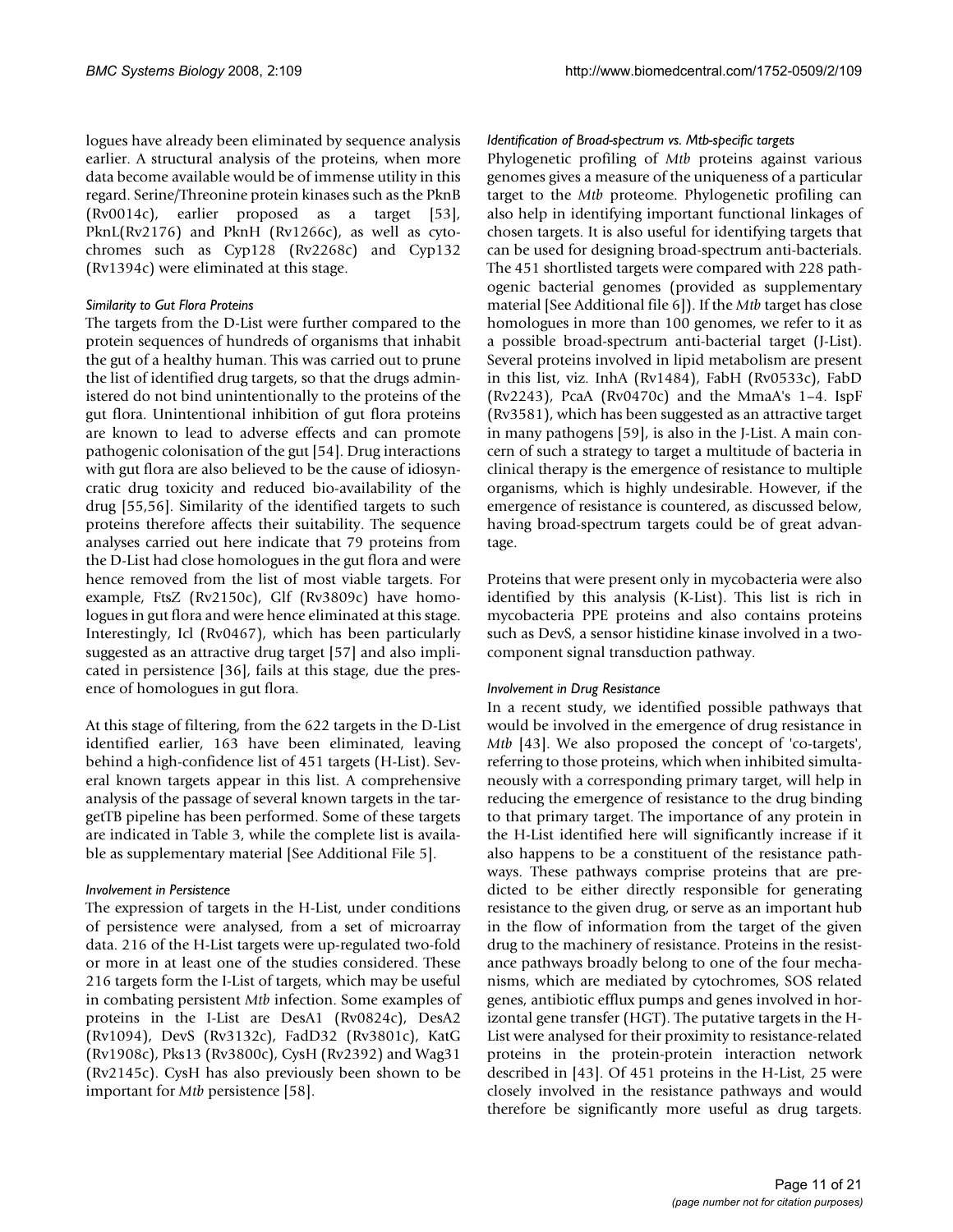<span id="page-11-0"></span>**Table 3: Results for known and proposed targets in the targetTB pipeline**

| <b>Target</b>                    | target TB pipeline                                                                                                                                                                          |                |        |                     |                |                        |             |                |              |    |   |
|----------------------------------|---------------------------------------------------------------------------------------------------------------------------------------------------------------------------------------------|----------------|--------|---------------------|----------------|------------------------|-------------|----------------|--------------|----|---|
|                                  | Remarks                                                                                                                                                                                     | A              | в      |                     |                |                        | C E F G H I |                |              | L  | K |
|                                  |                                                                                                                                                                                             |                |        |                     |                |                        |             |                |              |    |   |
| I. Cell Wall Biosynthesis        |                                                                                                                                                                                             |                |        |                     |                |                        |             |                |              |    |   |
| DdIA (Rv2981c)                   | Known target of cycloserine [5]                                                                                                                                                             | 4              | 4      | x.                  | 4              | 4                      | 4           | х              |              |    |   |
| EmbA (Rv3794)                    | Known target for ethambutol [7,75]                                                                                                                                                          | 4              | 4      | 4                   | 4              | 4                      | 4           | 4              |              |    |   |
| AftA (Rv3792)                    | Suggested as an attractive target [76]                                                                                                                                                      | 4              | 4      | x                   | 4              | 4                      | 4           | X              |              |    |   |
| AftB (Rv3805c)                   | Suggested as a potential target [77]                                                                                                                                                        | 4              | 4      | 4                   | 4              | 4                      | 4           | 4              |              |    |   |
| MurG (Rv2153c)                   | Suggested as a potential target [78]                                                                                                                                                        | 4              | 4      | 4                   | 4              | $\overline{4}$         | 4           | 4              | -1           | -1 |   |
| II. Lipid Metabolism             |                                                                                                                                                                                             |                |        |                     |                |                        |             |                |              |    |   |
| FabH (Rv0533c)                   | Possible target of thiolactomycin; also suggested as potential target [79,80]                                                                                                               | 4              | 4      | 4                   | 4              | 4                      | 4           | 4              |              | H  |   |
| FabD (Rv2243)                    | Suggested as a potential target [81-83]                                                                                                                                                     | 4              | 4      | 4                   | 4              | 4                      | 4           | 4              |              | 1  |   |
| AcpM (Rv2244)                    | Induced on isoniazid treatment [81,84]                                                                                                                                                      | 4              | 4      | 4                   | 4              | 4                      | 4           | 4              | -1           |    |   |
| Pks 13 (Rv3800c)                 | Suggested as a promising target against Corynebacterineae [85]                                                                                                                              | 4              | 4      | 4                   | 4              | 4                      | 4           | 4              | -1           |    |   |
| InhA (Rv1484)                    | Known target for isoniazid, ethionamide [4]                                                                                                                                                 | 4              | 4      | 4                   | 4              | 4                      | 4           | 4              |              |    |   |
| PcaA (Rv0470c)                   | Suggested as a possible target of thiacetazone [86]                                                                                                                                         | 4              | 4      | 4                   | 4              | $\overline{4}$         | 4           | 4              |              | 1  |   |
| MmaAI (Rv0645c)                  | -do-                                                                                                                                                                                        | 4              | 4      | 4                   | 4              | $\overline{4}$         | 4           | 4              | -1           |    |   |
|                                  |                                                                                                                                                                                             |                | 4      |                     | 4              |                        |             |                | 1            | 1  |   |
| FadD32 (Rv3801c)                 | Suggested as a promising target [87]                                                                                                                                                        | 4              |        | 4                   |                | 4                      | 4           | 4              |              |    |   |
| DesA3 (Rv3229c)<br>Fas (Rv2524c) | Suggested as a possible target [88]<br>Possible target of pyrazinamide [89]                                                                                                                 | 4<br>4         | 4<br>4 | ?<br>$\overline{4}$ | 4<br>4         | 4<br>4                 | 4<br>4      | х<br>4         |              |    |   |
|                                  | III. Intermediary Metabolism and Respiration                                                                                                                                                |                |        |                     |                |                        |             |                |              |    |   |
| LysA (Rv1293)                    | Lysine auxotroph has vaccine potential [90]; suggested as potential target [91]                                                                                                             | 4              | 4      | 4                   | 4              | 4                      | 4           | 4              |              | 1  |   |
|                                  | -do-                                                                                                                                                                                        | 4              | 4      | 4                   | x              | $\overline{4}$         | 4           | X              |              |    |   |
| TrpD (Rv2192c)                   |                                                                                                                                                                                             |                |        | 4                   |                | $\overline{4}$         |             |                |              |    |   |
| LeuA (Rv3710)                    | Suggested as potential target [92]                                                                                                                                                          | 4              | 4      |                     | 4              |                        | 4           | 4              | $\mathbf{I}$ |    |   |
| DapB (Rv2773c)                   | Suggested as potential target [93]                                                                                                                                                          | 4              | 4      | 4                   | х              | 4                      | X           | X              |              |    |   |
| AroB (Rv2538c)                   | Shikimate pathway suggested as an attractive target [94]                                                                                                                                    | 4              | 4      | 4                   | 4              | $\overline{4}$         | 4           | 4              | -1           | -1 |   |
| ArgA (Rv2747)                    | Essential enzyme catalysing initial step of arginine biosynthesis [95]                                                                                                                      | 4              | 4      | 4                   | 4              | 4                      | 4           | 4              |              |    |   |
| AlrA (Rv3423c)                   | Known target of Cycloserine [5]                                                                                                                                                             | 4              | 4      | x                   | $\overline{4}$ | 4                      | 4           | х              |              |    |   |
| DfrA (Rv2763c)                   | Important drug target in many pathogens [96]. Suggested as drug target in<br>[96, 97]                                                                                                       | 4              | х      |                     | 4              | 4                      | 4           | x              |              |    |   |
| PanB (Rv2225)                    | Critical for pantothenic acid synthesis [98]                                                                                                                                                | 4              | 4      | 4                   | 4              | 4                      | 4           | 4              | -1           |    |   |
| PanC (Rv3602c)                   | Critical for pantothenic acid synthesis [98]; suggested as potential target [99]                                                                                                            | 4              | 4      | 4                   | 4              | 4                      | 4           | 4              | 1            | -1 |   |
| PanD (Rv3601c)                   | Critical for pantothenic acid synthesis [98]; suggested as potential target [100]                                                                                                           | 4              | 4      | х                   | 4              | 4                      | 4           | х              |              |    |   |
| PanK (Rv1092c)/CoaA              | Prokaryotic enzymes involved in the synthesis of CoA are good targets [101];                                                                                                                | 4              | 4      | 4                   | 4              | 4                      | 4           | 4              |              |    |   |
|                                  | [102]                                                                                                                                                                                       |                |        |                     |                |                        |             |                |              |    |   |
| CysH (Rv2392)                    | Suggested as an attractive drug target [103-106]; CysH is important for Mtb<br>protein during latent infection [58]                                                                         | 4              |        |                     | 4              | 4                      | 4           | 4              | -1           |    |   |
| IspD (Rv3582c)                   | Potential drug target [107]                                                                                                                                                                 | 4              | 4      | $\Lambda$           | $\Lambda$      | $\boldsymbol{\Lambda}$ |             |                |              |    |   |
| $IspF$ ( $Rv3581c$ )             | Potential drug target [107]; attractive target in many pathogens [59]                                                                                                                       | 4              | 4      | 4                   | 4              | 4                      | 4           | 4              | 1            | -1 |   |
| Icl (Rv0467)                     | Required for persistence of Mtb in macrophages and mice [36]; suggested as<br>an attractive target [57]. IcII and IcI2 are required for fatty acid catabolism<br>and virulence in Mtb [108] | 4              | 4      | 4                   | 4              | $\overline{4}$         |             | $X$ $X$        |              |    |   |
| AtpEI (Rv1305)                   | Inhibited by a diarylquinoline drug R207910 in vitro [109]                                                                                                                                  | 4              | 4      |                     |                |                        |             | 4              |              |    |   |
| Cyp121 (Rv2276)                  | Putative essential gene. Possible role in virulence through studies with AAraC/                                                                                                             | $\overline{4}$ | 4      | 4                   | 4              | $\overline{4}$         | 4           | $\overline{4}$ | - 1          |    |   |
|                                  | XylS gene regulator mutant (∆Rv1931c) [110]. Induced in isoniazid- and<br>thiolactomycin-treated Mtb [111]                                                                                  |                |        |                     |                |                        |             |                |              |    |   |
| IV. Information Pathways         |                                                                                                                                                                                             |                |        |                     |                |                        |             |                |              |    |   |
| GyrA (Rv0006)                    | Known target of uoroquinolones [112,113]                                                                                                                                                    | x              | 4      |                     | 4              | 4                      |             | x x            |              |    |   |
| GyrB (Rv0005)                    | -do-                                                                                                                                                                                        | 4              | 4      | x                   | 4              | 4                      |             | X X            |              |    |   |
| RpoB (Rv0667)                    | Known target of rifampicin [8]                                                                                                                                                              | 4              | 4      | 4                   | 4              | 4                      |             | X X            |              |    |   |
| <b>RpsL (Rv0683)</b>             | Known target of Streptomycin [114]                                                                                                                                                          | 4              | x      | $\sim$              | 4              | $\overline{4}$         |             | X X            |              |    |   |
|                                  |                                                                                                                                                                                             |                |        |                     |                |                        |             |                |              |    |   |

**V. Regulatory proteins**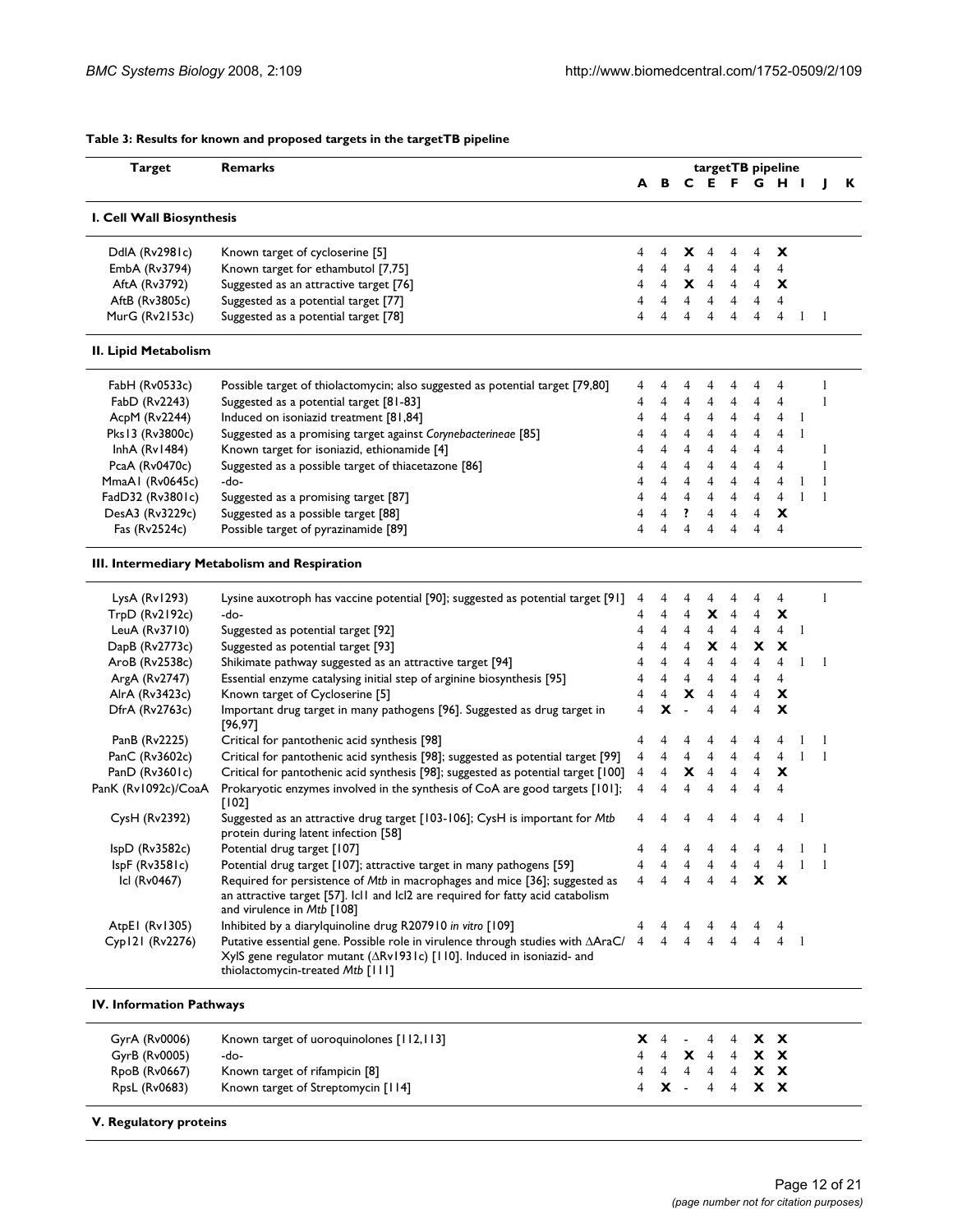| GlnE (Rv2221c)<br>Essential for growth of Mtb [115]<br>Essential for growth of Mtb [116]<br>MtrA (Rv3246c)<br>$\mathsf{X}$ 4<br>4<br>4<br>4<br>$\sim$<br>DevR (Rv3133c)<br>$\mathbf{x}$<br>Two-component system is a novel target in dormant mycobacteria [117];<br>X<br>$\overline{4}$<br>$\overline{4}$<br>$\overline{4}$<br>4<br>4<br>essential for growth of Mtb under conditions of low oxygen [118]<br>Two-component system is a novel target in dormant mycobacteria [117]; part<br>DevS $(Rv3132c)$<br>4<br>4<br>4<br>of the DevR-DevS two-component signal transduction system [118,119]<br>Possibly essential for mycobacterial growth and hence possible target [53]<br>PknB $(Rv0014c)$<br>4 <b>X</b> 4<br>X<br>4<br>4<br>4<br>Crucial virulence factor [120]; possibly essential for mycobacterial growth and<br>PknG $(Rv0410c)$<br>X.<br><b>X</b><br>4<br>4<br>4<br>hence possible targets [53]<br><b>MbtA (Rv2384)</b><br>An important adenylation enzyme required for siderophore biosynthesis<br>X.<br>4 X<br>4<br>4<br>4<br>[121] |  |
|------------------------------------------------------------------------------------------------------------------------------------------------------------------------------------------------------------------------------------------------------------------------------------------------------------------------------------------------------------------------------------------------------------------------------------------------------------------------------------------------------------------------------------------------------------------------------------------------------------------------------------------------------------------------------------------------------------------------------------------------------------------------------------------------------------------------------------------------------------------------------------------------------------------------------------------------------------------------------------------------------------------------------------------------------|--|
|                                                                                                                                                                                                                                                                                                                                                                                                                                                                                                                                                                                                                                                                                                                                                                                                                                                                                                                                                                                                                                                      |  |
|                                                                                                                                                                                                                                                                                                                                                                                                                                                                                                                                                                                                                                                                                                                                                                                                                                                                                                                                                                                                                                                      |  |
|                                                                                                                                                                                                                                                                                                                                                                                                                                                                                                                                                                                                                                                                                                                                                                                                                                                                                                                                                                                                                                                      |  |
|                                                                                                                                                                                                                                                                                                                                                                                                                                                                                                                                                                                                                                                                                                                                                                                                                                                                                                                                                                                                                                                      |  |
|                                                                                                                                                                                                                                                                                                                                                                                                                                                                                                                                                                                                                                                                                                                                                                                                                                                                                                                                                                                                                                                      |  |
|                                                                                                                                                                                                                                                                                                                                                                                                                                                                                                                                                                                                                                                                                                                                                                                                                                                                                                                                                                                                                                                      |  |
|                                                                                                                                                                                                                                                                                                                                                                                                                                                                                                                                                                                                                                                                                                                                                                                                                                                                                                                                                                                                                                                      |  |
| ldeR (Rv2711)<br>Suggested as target [122,123]<br>4 4 <b>X X</b><br>$\mathsf{X}$ 4<br>$\sim$                                                                                                                                                                                                                                                                                                                                                                                                                                                                                                                                                                                                                                                                                                                                                                                                                                                                                                                                                         |  |

**Table 3: Results for known and proposed targets in the targetTB pipeline** *(Continued)*

An account of the passage of known targets (previously reported in literature) through the targetTB pipeline. The putative targets are classified based on their broad functional categories. A, B, C, E, F, G, H, I, J and K refer to the different filters depicted in Fig. 1 and described in the text. '4' indicates that the given protein passes the filter, while a '**X**' indicates a failure. A '**?**' indicates that the analysis was not performed due to lack of appropriate data, while '-' indicates that the protein was not passed through the filter due to failure at a previous stage. All proteins in the H-List indicated in Fig. 3 would have a '4' at levels A-H. 'l' indicates the additional lists (I/J/K) in which a target from the H-List is present.

Some notable examples are PolA (Rv1629), a protein involved in the SOS response, a cytochrome Cyp121 (Rv2276), which is also connected to 19 other cytochromes, and SecY (Rv0732), a protein connected to DnaE1 (SOS) and two other proteins, SecA1 and SecA2, implicated in HGT. Table [4](#page-13-0) gives a list of these proteins and their association with resistance related proteins.

## *Targets Identified by the targetTB Pipeline*

The various filters and the corresponding analyses that have been applied in this study, to arrive at the final lists of targets are listed in Table [2.](#page-6-0) Of the 3,989 proteins that have been annotated in the *Mtb* genome, 622 proteins pass the filters of systems and sequence analyses, as well as the structural assessment (D-List). These proteins are then screened to eliminate those which are not expressed, as well as those which have homologues in gut flora, or with anti-targets in the human proteome. A final list of 451 proteins is arrived at, which comprise the H-List. Of these, 216 proteins satisfy persistence criteria (I-List), while 186 are potential broad-spectrum anti-bacterial targets (J-List), and 66 targets are unique to mycobacteria (K-List). Proteins for which the analysis could not be performed, due to lack of available data at this time are separated as lists A' and C', which may be considered for analysis once more data become available. Proteins that have been eliminated at various stages could still find use as drug targets under different scenarios. For example, those proteins eliminated due to non-essentiality to *Mtb*  $(A<sub>x</sub>-List)$  may contain pairs of proteins that could together be essential and may hence be useful, if targeted concurrently. In fact, the double knock-out studies using FBA carried out here clear demonstrate this aspect. Similarly, proteins that have been eliminated due to some structural similarity with human targets (C<sub>x</sub>-List) may be useful as drug targets if the structural differences between the host and pathogen proteins could be exploited.

The functional classes of the 451 targets (H-List) identified by this study are indicated in Fig. [3](#page-14-0). The list is also available as supplementary material [See Additional file [4](#page-17-11)]. This list includes several known targets and many that have been proposed as potential targets. Some known targets have been eliminated because they have failed one or more filters in the targetTB pipeline. The passage of known and proposed targets for anti-tubercular drugs in the targetTB pipeline is detailed in Table [3](#page-11-0) (also see Additional File [5](#page-17-12)). Some examples of proteins that are in the H-List include known targets such as InhA, EmbA and FabH, as well as many targets that have been proposed for antitubercular drug discovery, such as GlfT2, a bi-functional UDP-galactofuranosyl transferase, the fatty acid synthase Fas, the pantothenate kinase PanK, a glutamine-synthetase adenylyltransferase GlnE and the sensor histidine kinase DevS. The list also indicates several proteins that have been suggested as potential drug targets in literature, but eliminated from the targetTB pipeline on account of failing one or more of the filters.

It is interesting to note that of the 451 targets in the H-List, over a half of them belong to the functional classes of 'lipid metabolism' and 'intermediary metabolism and respiration'. It has been said that metabolism has often not been given sufficient importance in 'intelligent' drug design [[60\]](#page-19-22). Our analysis is in support of that observation, highlighting several targets from lipid metabolism, particularly the critical pathway of mycolic acid biosynthesis, amino acid biosynthesis, menaquinone biosynthesis and mycothiol biosynthesis. Several of the metabolites produced in these pathways are essential for mycobacterial survival and hence, the pathways producing these metabolites are ideal candidates for anti-tubercular drug discovery. Many of these pathways do not have equivalent pathways in the human, making them even more suitable candidates for targeting.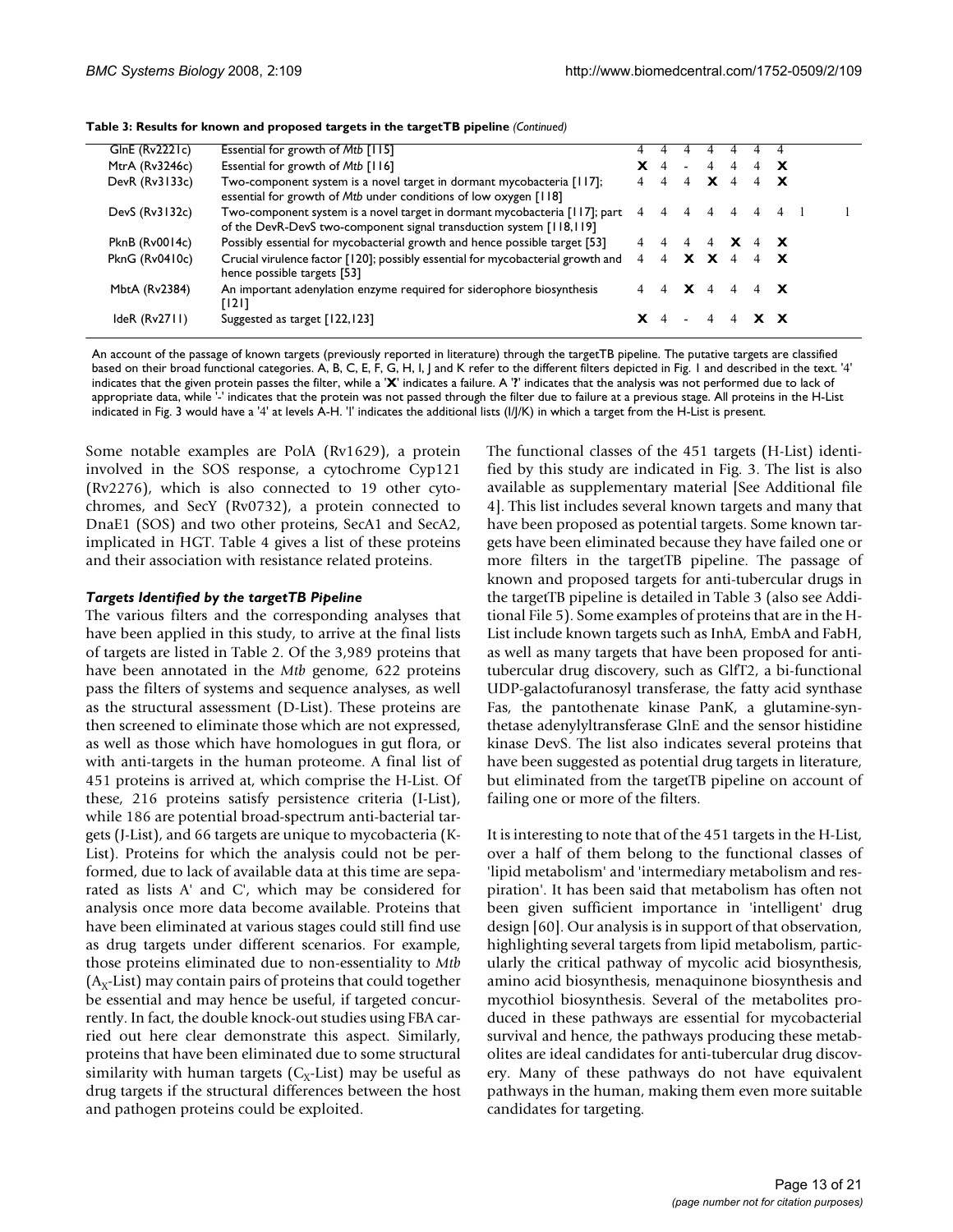| <b>Resistance related proteins</b> |                    |  |  |  |  |
|------------------------------------|--------------------|--|--|--|--|
| <b>Protein</b>                     | <b>Description</b> |  |  |  |  |
| CcdA (Rv0527)                      | Cytochrome         |  |  |  |  |
| <b>PolA (Rv1629)</b>               | SOS                |  |  |  |  |
| LIdD2 (Rv1872c)                    | Cytochrome         |  |  |  |  |
| $QcrC$ ( $Rv2194$ )                | Cytochrome         |  |  |  |  |
| QcrB (Rv2196)                      | Cytochrome         |  |  |  |  |
| CtaC (Rv2200c)                     | Cytochrome         |  |  |  |  |
| Cyp121 (Rv2276)                    | Cytochrome         |  |  |  |  |
| Rv3660c (Rv3660c)                  | <b>HGT</b>         |  |  |  |  |

<span id="page-13-0"></span>**Table 4: Targets in the H-List that are also involved in drug resistance mechanisms.**

**Proteins closely connected to resistance proteins**

| <b>Protein</b>       | <b>Closely connected to</b>                                  |
|----------------------|--------------------------------------------------------------|
|                      |                                                              |
| SecY (Rv0732)        | DnaEl (SOS) and SecA1 and SecA2 (HGT)                        |
| Rv0843 (Rv0843)      | Three cytochrome proteins                                    |
| Pdc (Rv0853c)        | Rv1988 (Antibiotic Efflux Pump) and two cytochromes          |
| Rv1456c (Rv1456c)    | Three cytochrome proteins                                    |
| Rv1711 (Rv1711)      | RecA, DnaEI (SOS proteins) and a cytochrome                  |
| Rv1828 (Rv1828)      | SecA2 (HGT) and two cytochromes                              |
| QcrC (Rv2194)        | Four cytochrome proteins                                     |
| QcrA (Rv2195)        | Five cytochrome proteins                                     |
| QcrB (Rv2196)        | Five cytochrome proteins                                     |
| CtaC (Rv2200c)       | Five cytochrome proteins                                     |
| Cyp121 (Rv2276)      | 19 cytochrome proteins                                       |
| HemE (Rv2678c)       | Seven cytochrome proteins                                    |
| FtsK (Rv2748c)       | SOS proteins RecA, PoIA and DnaEI                            |
| RnhB (Rv2902c)       | SOS proteins PolA, DnaE1 and DnaE2                           |
| TrmD (Rv2906c)       | SOS proteins PolA, DnaE1 and Rv2294 (Antibiotic Efflux Pump) |
| PrfB (Rv3105c)       | PolA (SOS) and SecA1 and SecA2 (HGT)                         |
| $IIvX$ ( $Rv3509c$ ) | Three cytochrome proteins                                    |
| TrxB2 (Rv3913)       | RecA (SOS) and two cytochrome proteins                       |
|                      |                                                              |

The top panel shows targets that are directly implicated in resistance mechanisms. The lower panel indicates targets which are immediately connected to proteins involved in the emergence of resistance in the interactome. These proteins are predicted to be involved in mediating the flow of information from the targets to the resistance machinery.

Desaturases DesA1 and DesA2, which have been shown by us to be hallmarks of the mycolic acid biosynthesis pathway in *Mtb* [\[61](#page-19-23)], pass all the filters and are present in the H-List. They are also present in the I-List of targets expressed during persistence. These proteins thus appear to be highly viable targets for anti-tubercular drugs. AcpS (Rv2523c), an acyl-carrier-protein synthase involved in mycolic acid biosynthesis, also passes all the filters and is a potential target. TrxB2 (Rv3913), a probable thioredoxin reductase and LysA (Rv1293), a diaminopimelate decarboxylase which catalyses the conversion of diaminopimelic acid to lysine and ThrB (Rv1296), a probable homoserine kinase, which are also ranked very high (ranked two, four and six, respectively) in the metabolic list of prioritised targets reported by Schreiber and coworkers [\[16\]](#page-18-6), are also targets of interest.

## *Comparison with Earlier Computational Studies*

Two computational studies, outlining strategies for target identification, particularly for anti-tubercular drugs, have

been reported earlier [[15](#page-18-5)[,16](#page-18-6)]. We present an overview of the passage of the targets suggested in these studies in the targetTB pipeline, also outlining the advantages of the targetTB pipeline over the previously reported methods.

## *Anishetty et al (2005) [\[15](#page-18-5)]*

Based on a sequence analysis study, comparing enzymes in metabolic pathways between human and *Mtb*, Pennathur and co-workers proposed 186 proteins as suitable drug targets. Of these, 51 feature in our H-List and 129 do not, while six could not be considered for lack of sufficient functional data. Some examples of the 51 targets featuring in the H-List are AcpS (Rv2523c), AtpC (Rv1311), FabH (Rv0533c), FbpA (Rv3804c), FolB (Rv3607c), IspE (Rv1011), KatG (Rv1908c), LeuA (Rv3710), MenC (Rv0553), PanB (Rv2225), PanC (Rv3602c), PpdK (Rv1127c), GlfT1 (Rv3782) and TrpA (Rv1613). An account of how each of the 180 proteins proposed as targets in the study reported by Anishetty *et al* (2005) fare in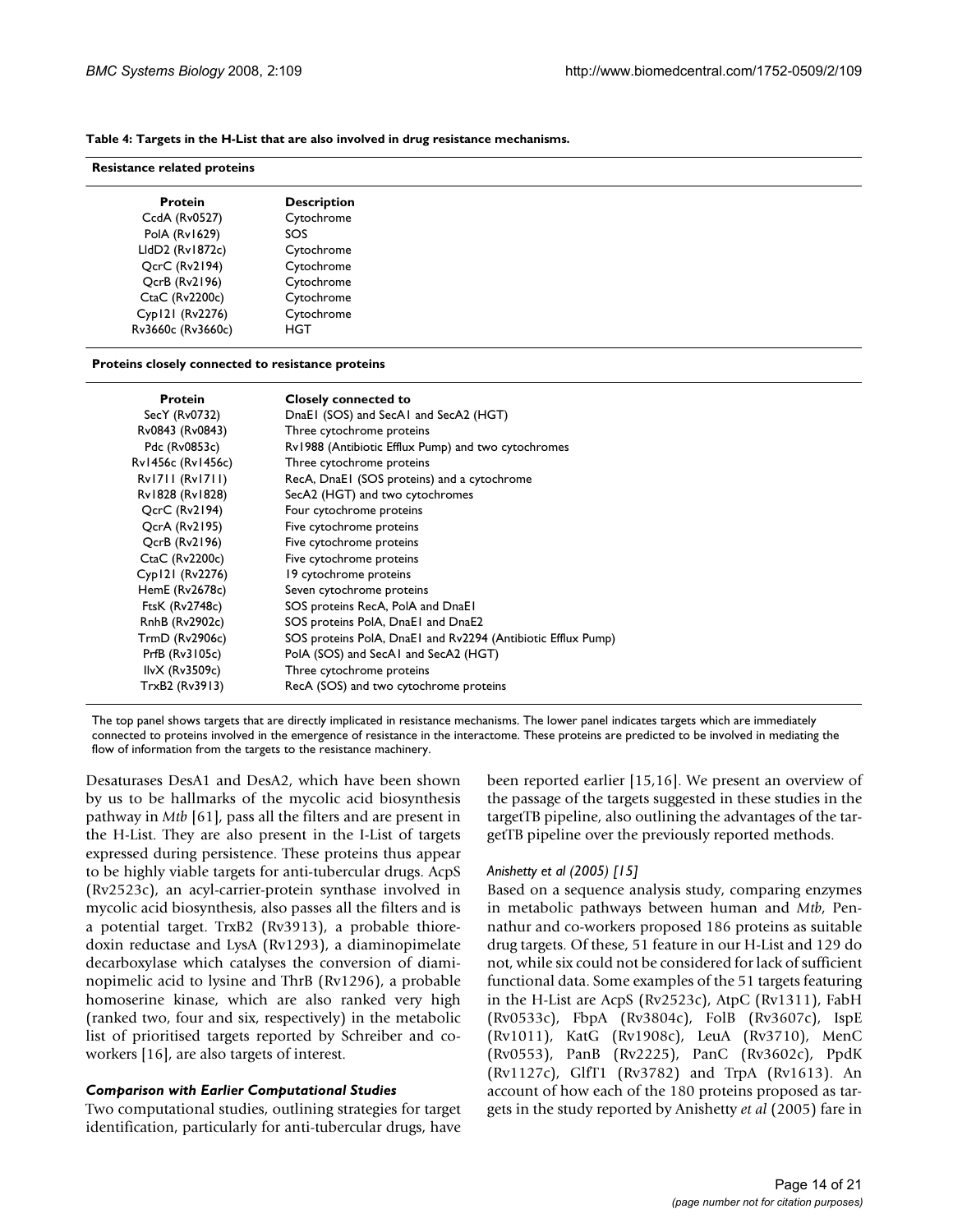<span id="page-14-0"></span>

**Figure 3** 

**List of Identified Targets**. Distribution of the functional classes of the 451 targets identified in the H-List. The number of targets present in each of the functional classes is also indicated.

the targetTB pipeline is given as supplementary material [See Additional file [7\]](#page-17-14).

Of the 129 targets that do not pass the filters used in our study, but were predicted by Anishetty *et al*, 77 have been eliminated due to their non-essentiality in *Mtb*, as predicted by systems-level analyses, clearly demonstrating the need for incorporating systems-level studies. Of the remaining 52, one had a close homologue in the human proteome and 16 had a PM score of 0.8 or more, leading to their elimination. Of the remaining 35, 14 are not expressed under any of the conditions considered by the experiments considered (studies [[30-](#page-18-14)[32](#page-18-16)]), while 18 of them had homologues in gut flora (five failing both expression and gut flora filters). For the remaining eight, structural assessment through PD-LigsiteCSC-PM was infeasible due to lack of availability of an appropriate model. These observations reiterate the need for a comprehensive multi-level analysis for target identification, as demonstrated by the targetTB pipeline.

## *Hasan et al (2006) [[16](#page-18-6)]*

Schreiber and co-workers have reported a study in which they prioritise all proteins in the *Mtb* genome for use as drug targets. Their ranking is based on a consideration of metabolic choke-points, *in vitro* essentiality for growth and druggability as judged by sequence similarity to proteins capable of binding small molecule ligands, besides sequence analysis to identify unique proteins. Some concepts are similar between our study and that of Hasan *et* *al*, but our study differs from theirs in a number of ways: (i) to start with, the goal in our study is to identify a very high quality list of drug targets that are also computationally validated, whereas Hasan *et al* have aimed to prioritise all proteins in *Mtb* for their feasibility as drug targets (ii) a pipeline has been developed that filters out proteins at every stage, leading to a final list of very high quality targets at the same time eliminating the need for a blind consideration of all proteins at all stages. The pipeline is also useful for considering proteins eliminated at different steps, if required, with necessary caution. (iii) a rigorous FBA and network analysis have been carried out in our study, making the systems-level analysis much more comprehensive (iv) a comprehensive structural assessment of 767 proteins of *Mtb* that passed other filters in the pipeline, against 15,830 different human proteins, has been carried out. New algorithms developed by us have been used to identify and compare pockets, again rendering the structural analysis efficient and more importantly feasible, since it considers only the relevant features that describe drug recognition. In addition, we have considered (v) elimination of proteins similar to anti-targets and also (vi) those important in countering the emergence of drug resistance.

Hasan *et al* have proposed three lists of prioritised targets, based on different scoring schemes. In the metabolic list proposed by Hasan *et al*, 146 of the targets from the H-List are present in the top 500. Of the rest, 82 were eliminated due to the presence of sequence homologues in the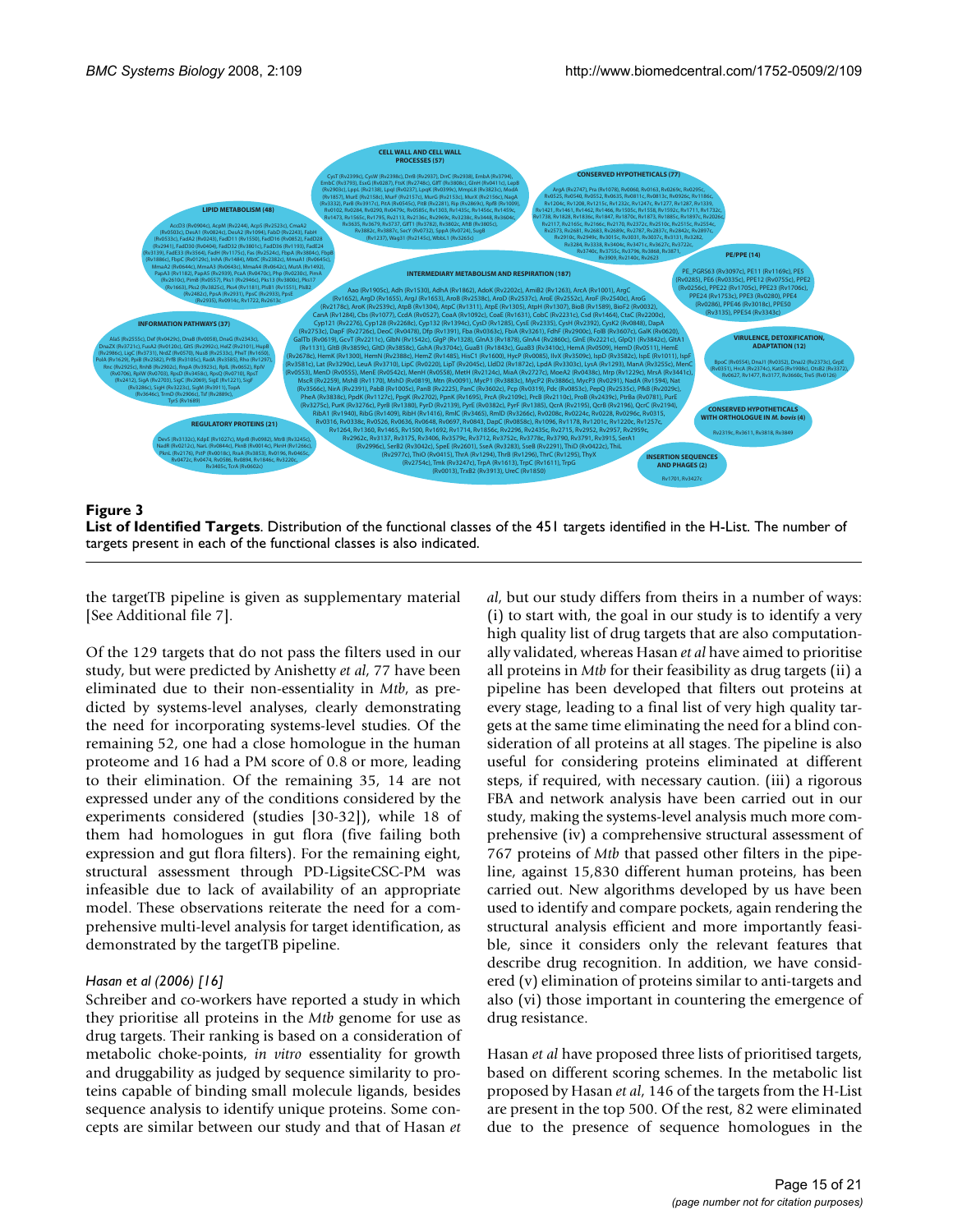human proteome. 107 were non-essential by systems analysis, while for eight, no data was available. Of the remaining 154, 43 were not feasible for structural analysis, while 49 had a PM Score of 0.8 or more. Two of the proteins had similarities with human anti-targets. Of the remaining 62, 36 had homologues in gut flora and 32 were not expressed (6 failed both filters). As a result, the final list of proteins that we have identified (H-List) differs significantly from those proposed by Hasan *et al*. A report of how the top 500 targets in each of the three lists proposed by Hasan *et al* (2006) fare in the targetTB pipeline is given as supplementary material [See Additional file [8](#page-17-15)].

## **Discussion**

It is now well-established that better insights into biological systems may be obtained by considering large-scale system-level models, since biological systems are complex networks of many processes. The conventional method of focussing on a single protein at a time, however important the protein may be, would mean losing perspective of its larger context and hence may not provide the right answers, especially in drug discovery. Broader insights about the appropriateness of a potential target can be obtained by considering pathways and whole-system models relevant to that disease. For example, an enzyme that may be identified as a good target for a particular disease may not actually be critical or essential, when viewed in the context of the entire metabolism in the cell. Analysing system-level models can help in assessing criticality of the individual proteins by studying any alternate pathways and mechanisms that may naturally exist to compensate for the absence of that protein. This study has demonstrated how systems biology can be used in drug target identification and drug discovery.

As the necessity of systems-level studies is becoming more and more obvious, a wide spectrum of techniques have been developed and applied for the simulation and analysis of biochemical systems [[62-](#page-19-24)[65\]](#page-19-25). These include stoichiometric techniques that rely on reaction stoichiometry and other constraints, kinetic pathway modelling techniques that rely on comprehensive mechanistic models and interaction-based analyses, as well as Petri nets and qualitative modelling formalisms [\[66\]](#page-19-26). The FBA carried out in conjunction with gene knock-outs here indicates the criticality of individual reactions and hence the associated proteins. In FBA, knock-outs can in fact be viewed as extreme inhibitions in which the target is totally inhibited by a drug. 188 of the 661 proteins in *Mtb iNJ*661 model resulted in lethal phenotypes when knocked out, indicating their essentiality for producing the required biomass and hence for bacterial growth. The FBA analysis also has the potential to consider multiple knock-outs again amounting to total inhibition at multiple points. Such a phenomenon is known to occur by some drugs individually and more commonly by a cocktail of drugs. For example, isoniazid is thought to act at two points in the pathway by inhibiting both InhA and KasA [[4](#page-17-3),[67\]](#page-19-27). The FBA study presents a ready framework to analyse the effects of such drug inhibitions, which would be extremely difficult to judge by inspection of the reaction maps alone. Various combinations of the non-lethal gene deletions leading to about 111,628 different double knock-outs were generated and tested with FBA using the same objective function. 49 of them were found to lead to lethal phenotypes, with growth ratio of zero, as compared to that of the wild-type. Such proteins can be targeted simultaneously to achieve excellent antibacterial effect, although individually either one of them would not be good targets. Some examples of such pairs are Rv0505c (SerB1, non-essential)-Rv3042c (SerB2, in H-List), both phosphoserine phosphatases, Rv2243 (FabD, H-List)- Rv0649 (FabD2, non-essential), both malonyl CoA-ACP transacylases, Rv3273–Rv3588c, both carbonic anhydrases, and non-essential, individually, by systems analyses. It is conceivable that each of these pairs that appear to be isozymes produce a lethal phenotype on deletion, since the functional step of the pathways they catalyse may have proceeded in the absence of one, but would be arrested in the absence of both enzymes. Another example is that of Rv0363c (Fba, a fructose-bisphosphate aldolase)-Rv1237 (SugB, a sugar transport membrane protein ABC transporter). Such studies using FBA, however, can be carried out only for the annotated reactome component of the bacterial cell.

Networks obtained by considering various protein-protein interactions and influences, on the other hand are much more comprehensive and nearly complete in their coverage, especially because of the availability of an integrated database that considers experimentally mapped interactions and those predicted from one or more of the four well-established computational methods [\[17](#page-18-7),[18\]](#page-18-8). A drawback of such a network however, could be a large number of false positives. To minimise the introduction of false positives, we have eliminated all low-confidence interactions from our study. The number of broken paths introduced by a knock-out is taken here as a measure of the essentiality of the protein in maintaining the network. Biological networks typically display a power-law degree distribution. We explore the importance of the disruption of network connectivity that occurs on account of attacking nodes that lie on many shortest paths in the network. The advantage of interaction-based modelling such as this is that it is possible to generate interaction networks from existing databases and it is not constrained by lack of quantitative mechanistic data.

Besides essentiality to the pathogen, an ideal target should have several other properties such as non-similarity with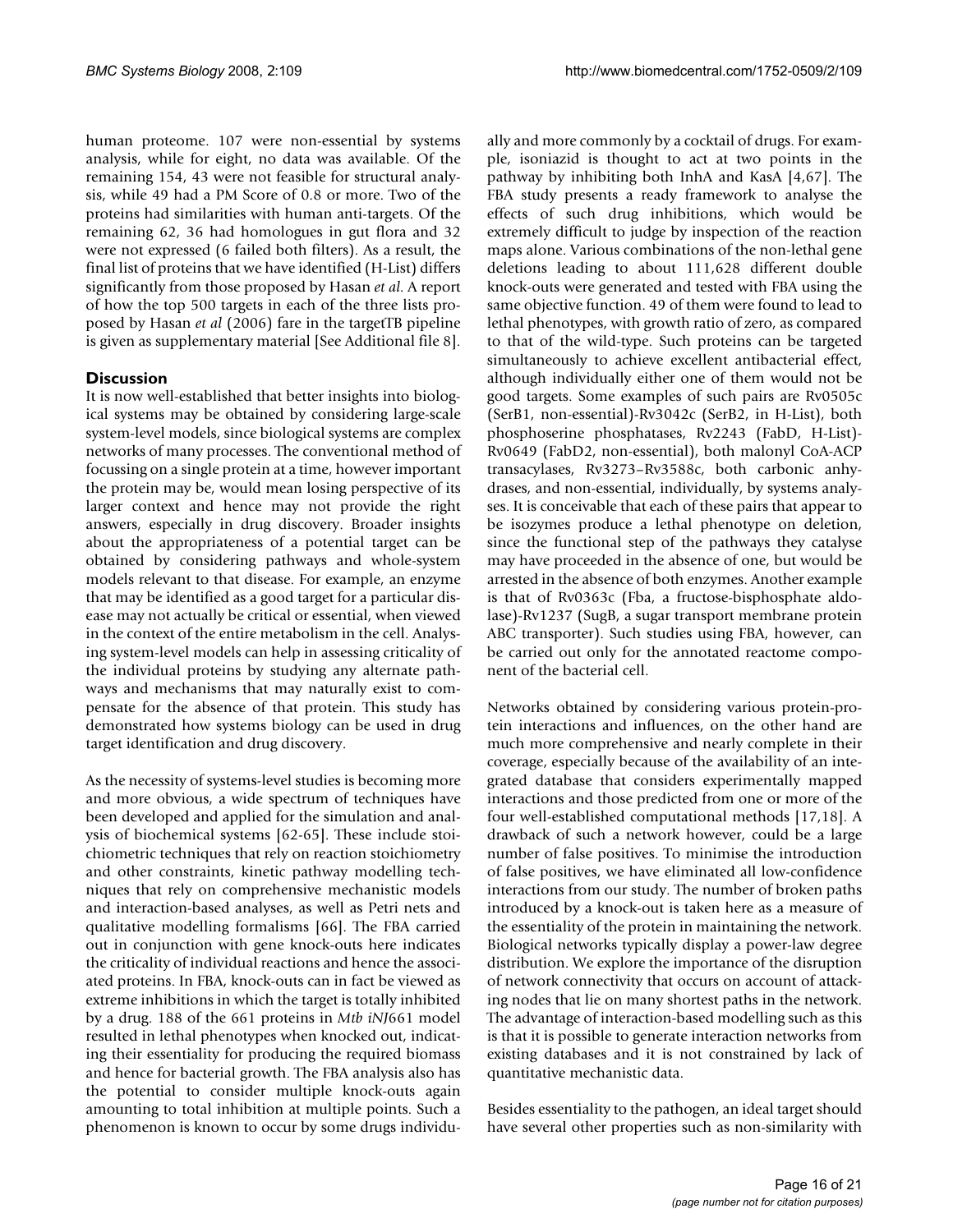human proteins whose inhibition could lead to potential adverse drug effects, an aspect that has been analysed at multiple levels in this study (see Fig. [1](#page-7-0)). The simplest level of course is to check for sequence similarity of the target being queried with all the proteins in the human proteome. Sequence information is readily available for hundreds of bacteria and this type of analysis is reported earlier for pathogenic genomes such as *Burkholderia pseudomallei* [\[68](#page-19-28)], *Helicobacteri pylori* [[69\]](#page-19-29), *Pseudomonas aeruginosa* [\[70](#page-19-30)[,71](#page-19-31)] and even *Mtb* [[72\]](#page-19-32). However, such sequence filtering while important, cannot be the sole criteria for identifying high quality targets, since two proteins that are considerably dissimilar in their sequences could have very similar binding sites [\[73](#page-19-33)[,74](#page-19-34)]. Thus, while sequence similarity very often leads to structural and hence functional similarity, it is not a necessary condition for two proteins to have similar ligand binding profiles.

In the process of target identification, what really matters for a good target is to have a binding site in the target protein that is sufficiently different from that of any host protein. This is so that a given drug is both available in intended quantities to the intended target and perhaps more importantly, to avoid adverse effects by the drug binding to another protein from the host and manipulating its function as well, which is unintended and unanticipated. For this purpose, it is not very intuitive to look at structural classes and overall properties such as the structural family or secondary structural types, that might describe a structure. Instead, it is important to study the possible binding profile of a given drug to all those proteins to which it is likely to be exposed. Towards this goal, we first identified possible pockets in the set of *Mtb* and human structures, using PD, a validated algorithm that was recently developed in our lab. All such putative pockets were tested for certain criteria such as size and volume, retaining only those that were likely to bind to small molecules. The filtered pockets from preliminarily shortlisted targets from *Mtb* were then screened for similarity against pockets from the human proteins, which involved over 245 million comparisons, using PM, a site-matching algorithm recently developed in our laboratory. From this, 145 putative targets were eliminated due to high similarity with one or more human proteins. Interestingly, wellknown molecules such as AlrA, PanD and GyrB are observed to have high similarities with proteins in the human, perhaps explaining the side effects caused by the drugs targeting them. With a cut-off in PMScore of 60%, molecules such as InhA, EmbA and EmbC, would all have been eliminated from the list for not having the properties of a safe target. However, since it is in principle, possible to design inhibitors that could bind only to the intended target by exploiting subtle structural differences that exist at the sites of the bacterial target in question with those of the human proteins obtained as hits with PM, we chose to

use a high cut-off of 80%, so as to remove only those with very high risk of causing side effects. Some examples of molecules that have failed at this stage are DdlA, GyrB, AftA and AlrA. It must be noted that some of these were ranked as high priority targets by other studies that did not consider the structural aspect explicitly, again emphasising the need for structural level analysis. Eliminating those proteins with high similarity to proteins in the gut flora also helps in ultimately reducing the risk of side effects.

The last stages of filtering and post-identification analysis resulted in identifying two categories of targets: broadspectrum targets and *Mtb*-specific targets. It is necessary to identify targets in both the categories, since they are required in different situations. *Mtb*-specific targets are believed to be safer since they would not lead to many organisms developing resistance against the drugs of such targets. Broad-spectrum targets, on the other hand, would be extremely useful when multiple infections co-exist or in some cases where a specific diagnosis is not possible. A comprehensive phylogenetic analysis of the shortlisted targets against 228 different pathogenic genomes has been carried out in this study, leading to the identification of broad-spectrum targets. Identification of pathways and proteins involved in generating drug resistance and then targeting them simultaneously as co-targets along with the primary broad-spectrum targets would reduce the risk of drug resistance significantly, making many more molecules accessible for therapeutic intervention.

## **Conclusion**

In summary, network analysis of the interactome in *Mtb* and flux balance analysis of the reactome, both systemslevel studies, have helped in identifying a set of proteins critically required for the survival of the bacterium. By mapping these with experimentally determined essentiality data, a set of proteins that would be useful as drug targets is identified. The list is pruned by a series of filters to eliminate all those with a risk of causing side effects. Traditionally, drug safety has been addressed by modification of the drug molecule itself, but this paper reports how a careful choice of the target molecule can be made to achieve that goal, which could be used as a general strategy right in the beginning of the drug discovery process. To our knowledge, this is also the first study to carry out a comprehensive structural level analysis of identifying binding pockets and matching them so as to obtain a possible pharmacodynamic map of the administered drugs. In addition to the sequence and structure level filters, the final list of targets identified has also passed filters put in place to eliminate those similar to known anti-targets and the gut flora proteins. Finally, the list is further enriched by considering possible mechanisms in emergence of drug resistance. The pipeline developed provides rational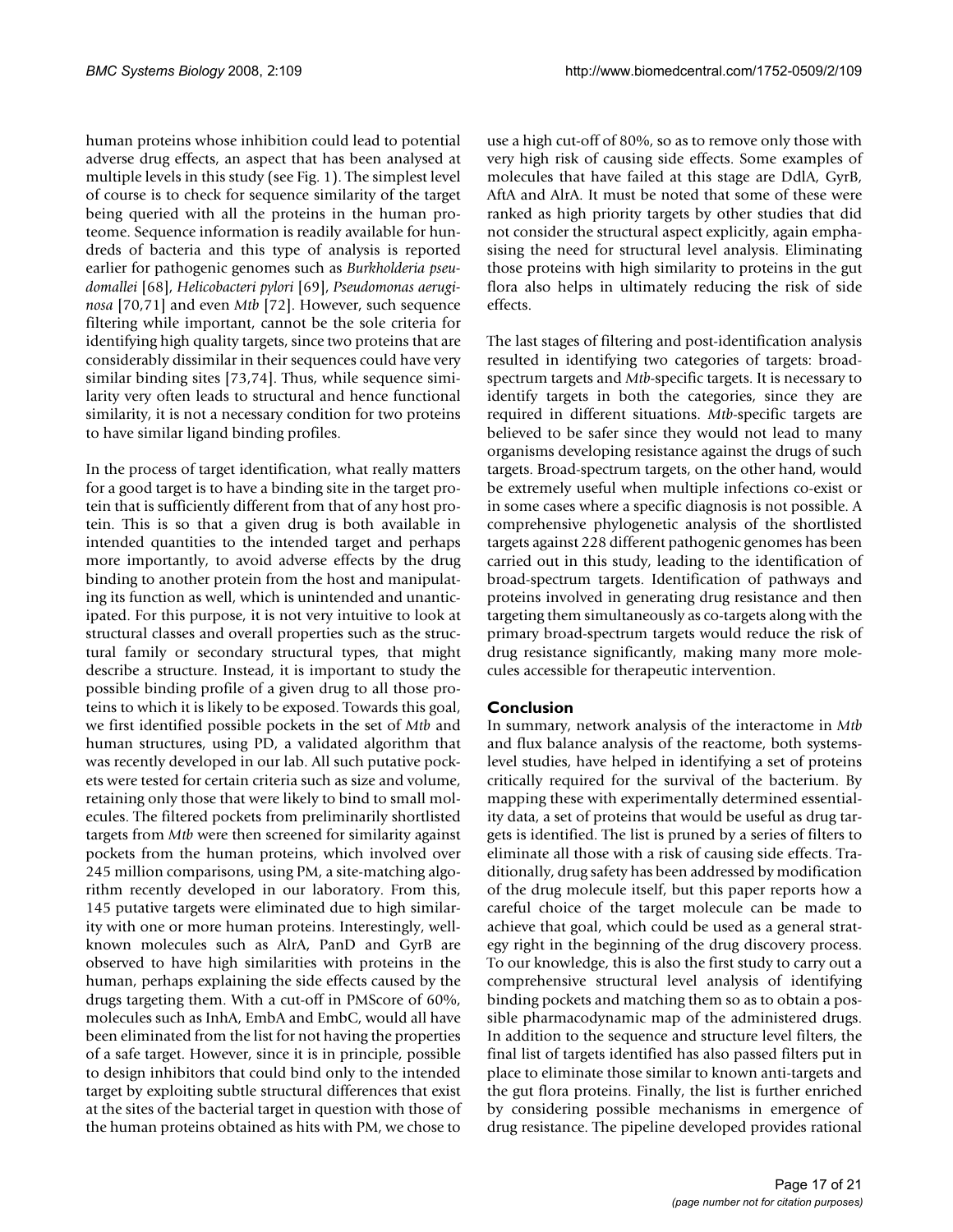schema for drug target identification that are likely to have high rates of success, which should save enormous amounts of money, resources and time in the drug discovery process.

## **Abbreviations**

FBA: Flux Balance Analysis; HGT: Horizontal Gene Transfer; *Mtb*: *Mycobacterium tuberculosis*; PD: PocketDepth; PM: PocketMatch; TB: tuberculosis.

# **Authors' contributions**

NC generated the idea and closely supervised the project. KR performed most of the work in this study, especially that of systems and sequence-level analyses. YK performed the structural comparisons and validations. KR and NC wrote the manuscript and all authors read and approved the final manuscript.

# **Additional material**

# <span id="page-17-8"></span>**Additional file 1**

*Validation of PocketMatch for predicted pockets. Figure illustrating the variation of the XOR of PocketMatch matrix vs. SCOP matrix, for various PM thresholds.* Click here for file

[\[http://www.biomedcentral.com/content/supplementary/1752-](http://www.biomedcentral.com/content/supplementary/1752-0509-2-109-S1.pdf) 0509-2-109-S1.pdf]

# <span id="page-17-9"></span>**Additional file 2**

*Anti-target sequences. Accession numbers of the 306 anti-target sequences considered.* Click here for file [\[http://www.biomedcentral.com/content/supplementary/1752-](http://www.biomedcentral.com/content/supplementary/1752-0509-2-109-S2.txt) 0509-2-109-S2.txt]

# <span id="page-17-10"></span>**Additional file 3**

*List of gut flora. List of 95 organisms present in gut flora, as retrieved from the NCBI database.* Click here for file [\[http://www.biomedcentral.com/content/supplementary/1752-](http://www.biomedcentral.com/content/supplementary/1752-0509-2-109-S3.txt) 0509-2-109-S3.txt]

# <span id="page-17-11"></span>**Additional file 4**

*Lists of proteins passing various filters. Detailed lists of proteins passing various filters. Also includes the final lists H, I, J and K.* Click here for file [\[http://www.biomedcentral.com/content/supplementary/1752-](http://www.biomedcentral.com/content/supplementary/1752-0509-2-109-S4.xls) 0509-2-109-S4.xls]

# <span id="page-17-12"></span>**Additional file 5**

*Passage of known and proposed targets in the targetTB pipeline. An account of the passage of known targets (previously reported in literature) through the targetTB pipeline. The putative targets are classified based on their broad functional categories.* Click here for file

[\[http://www.biomedcentral.com/content/supplementary/1752-](http://www.biomedcentral.com/content/supplementary/1752-0509-2-109-S5.pdf) 0509-2-109-S5.pdf]

# <span id="page-17-13"></span>**Additional file 6**

*List of pathogenic genomes. List of 228 pathogenic genomes considered.* Click here for file

[\[http://www.biomedcentral.com/content/supplementary/1752-](http://www.biomedcentral.com/content/supplementary/1752-0509-2-109-S6.txt) 0509-2-109-S6.txt]

# <span id="page-17-14"></span>**Additional file 7**

*Comparison with Anishetty* **et al** *(2005). A report of how the proteins proposed as targets in the study reported by Anishetty* et al *(2005) fare in the targetTB pipeline.* Click here for file

[\[http://www.biomedcentral.com/content/supplementary/1752-](http://www.biomedcentral.com/content/supplementary/1752-0509-2-109-S7.xls) 0509-2-109-S7.xls]

# <span id="page-17-15"></span>**Additional file 8**

*Comparison with Hasan* **et al** *(2005). A report of how the top 500 targets in each of the three lists proposed by Hasan* et al *(2006) fare in the targetTB pipeline.* Click here for file [\[http://www.biomedcentral.com/content/supplementary/1752-](http://www.biomedcentral.com/content/supplementary/1752-0509-2-109-S8.xls) 0509-2-109-S8.xls]

# **Acknowledgements**

Financial support from the Department of Biotechnology, Government of India is gratefully acknowledged. The use of high-performance computing facilities, particularly the BlueGene, at the Supercomputer Education and Research Centre is also acknowledged.

## **References**

- <span id="page-17-0"></span>1. World Health Organisation: *Global tuberculosis control: surveillance, planning, financing : WHO report 2008* World Health Organisation; 2008.
- <span id="page-17-1"></span>2. Janin YL: **[Antituberculosis drugs: ten years of research.](http://www.ncbi.nlm.nih.gov/entrez/query.fcgi?cmd=Retrieve&db=PubMed&dopt=Abstract&list_uids=17291770)** *Bioorg Med Chem* 2007, **15(7):**2479-2513.
- <span id="page-17-2"></span>3. Lei B, Wei CJ, Tu SC: **Action mechanism of antitubercular isoniazid. Activation by** *Mycobacterium tuberculosis* **KatG, isolation, and characterization of** *inhA* **[inhibitor.](http://www.ncbi.nlm.nih.gov/entrez/query.fcgi?cmd=Retrieve&db=PubMed&dopt=Abstract&list_uids=10644708)** *The Journal of Biological Chemistry* 2000, **275(4):**2520-6.
- <span id="page-17-3"></span>Banerjee A, Dubnau E, Quémard A, Balasubramanian V, Um KS, Wilson T, Collins D, de Lisle G, Jacobs WR Jr: *inhA***, a gene encoding a target for isoniazid and ethionamide in** *Mycobacterium tuberculosis***[.](http://www.ncbi.nlm.nih.gov/entrez/query.fcgi?cmd=Retrieve&db=PubMed&dopt=Abstract&list_uids=8284673)** *Science* 1994, **263:**227-230.
- <span id="page-17-4"></span>5. Feng Z, Barletta RG: **Roles of** *Mycobacterium smegmatis* **[D](http://www.ncbi.nlm.nih.gov/entrez/query.fcgi?cmd=Retrieve&db=PubMed&dopt=Abstract&list_uids=12499203)[alanine:D-alanine ligase and D-alanine racemase in the](http://www.ncbi.nlm.nih.gov/entrez/query.fcgi?cmd=Retrieve&db=PubMed&dopt=Abstract&list_uids=12499203) mechanisms of action of and resistance to the peptidoglycan [inhibitor D-cycloserine.](http://www.ncbi.nlm.nih.gov/entrez/query.fcgi?cmd=Retrieve&db=PubMed&dopt=Abstract&list_uids=12499203)** *Antimicrob Agents Chemother* 2003, **47(1):**283-291.
- <span id="page-17-5"></span>6. Deng L, Mikusova K, Robuck KG, Scherman M, Brennan PJ, McNeil MR: **[Recognition of multiple effects of ethambutol on metab](http://www.ncbi.nlm.nih.gov/entrez/query.fcgi?cmd=Retrieve&db=PubMed&dopt=Abstract&list_uids=7793875)[olism of mycobacterial cell envelope.](http://www.ncbi.nlm.nih.gov/entrez/query.fcgi?cmd=Retrieve&db=PubMed&dopt=Abstract&list_uids=7793875)** *Antimicrob Agents Chemother* 1995, **39(3):**694-701.
- <span id="page-17-6"></span>7. Belanger AE, Besra GS, Ford ME, Mikusova K, Belisle JT, Brennan PJ, Inamine JM: **The** *embAB* **genes of** *Mycobacterium avium* **[encode](http://www.ncbi.nlm.nih.gov/entrez/query.fcgi?cmd=Retrieve&db=PubMed&dopt=Abstract&list_uids=8876238) [an arabinosyl transferase involved in cell wall arabinan bio](http://www.ncbi.nlm.nih.gov/entrez/query.fcgi?cmd=Retrieve&db=PubMed&dopt=Abstract&list_uids=8876238)synthesis that is the target for the antimycobacterial drug [ethambutol.](http://www.ncbi.nlm.nih.gov/entrez/query.fcgi?cmd=Retrieve&db=PubMed&dopt=Abstract&list_uids=8876238)** *Proc Natl Acad Sci U S A* 1996, **93(21):**11919-11924.
- <span id="page-17-7"></span>8. Telenti A, Imboden P, Marchesi F, Matter L, Schopfer K, Bodmer T, Lowrie D, Colston MJ, Cole ST: **Detection of rifampicin-resistance mutations in** *Mycobacterium tuberculosis***[.](http://www.ncbi.nlm.nih.gov/entrez/query.fcgi?cmd=Retrieve&db=PubMed&dopt=Abstract&list_uids=8095569)** *Lancet* 1993, **341(8846):**647-650.
- 9. Busscher GF, Rutjes FPJT, van Delft FL: **[2-Deoxystreptamine:](http://www.ncbi.nlm.nih.gov/entrez/query.fcgi?cmd=Retrieve&db=PubMed&dopt=Abstract&list_uids=15755076) [Central Scaffold of Aminoglycoside Antibiotics.](http://www.ncbi.nlm.nih.gov/entrez/query.fcgi?cmd=Retrieve&db=PubMed&dopt=Abstract&list_uids=15755076)** *Chemical Reviews* 2005, **105(3):**775-792.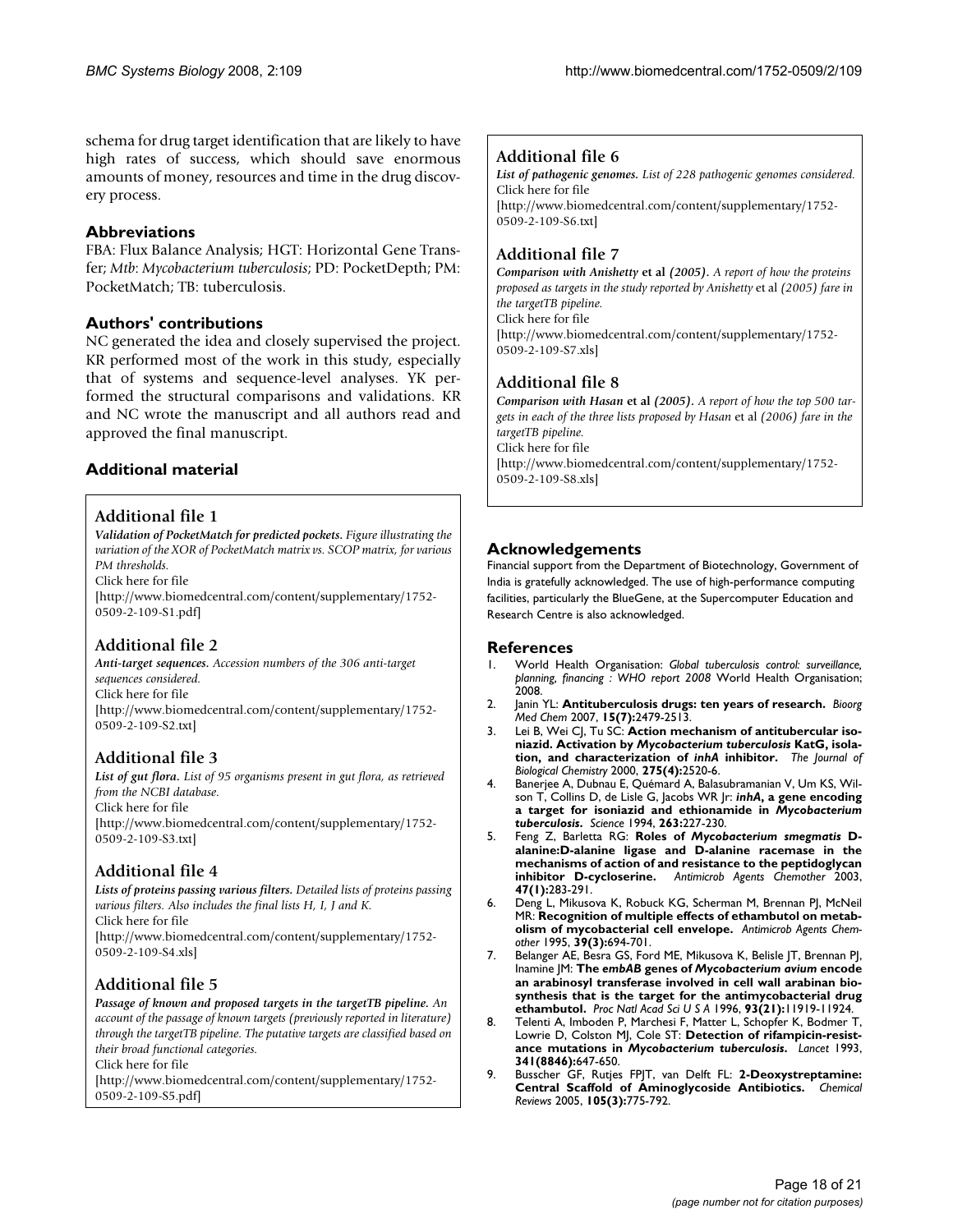- <span id="page-18-0"></span>10. Maus CE, Plikaytis BB, Shinnick TM: **Molecular Analysis of Cross-Resistance to Capreomycin, Kanamycin, Amikacin, and Viomycin in** *Mycobacterium tuberculosis***[.](http://www.ncbi.nlm.nih.gov/entrez/query.fcgi?cmd=Retrieve&db=PubMed&dopt=Abstract&list_uids=16048924)** *Antimicrob Agents Chemother* 2005, **49(8):**3192-3197.
- <span id="page-18-1"></span>11. Nunn P, Williams B, Floyd K, Dye C, Elzinga G, Raviglione M: **[Tuber](http://www.ncbi.nlm.nih.gov/entrez/query.fcgi?cmd=Retrieve&db=PubMed&dopt=Abstract&list_uids=16200083)[culosis control in the era of HIV.](http://www.ncbi.nlm.nih.gov/entrez/query.fcgi?cmd=Retrieve&db=PubMed&dopt=Abstract&list_uids=16200083)** *Nat Rev Immunol* 2005, **5(10):**819-826.
- <span id="page-18-2"></span>12. Bonora S, Di Perri G: **Interactions between antiretroviral agents and those used to treat tuberculosis: Clinical pharmacology of antiretroviral drugs.** *Current Opinion in HIV & AIDS* 2008, **3:**306-312.
- <span id="page-18-3"></span>13. Raman K, Kalidas Y, Chandra N: *Biological Database Modeling, Artech House 2007 chap* Model Driven Drug Discovery: Principles and Practices:163-188.
- <span id="page-18-4"></span>14. Mdluli K, Spigelman M: **[Novel targets for tuberculosis drug dis](http://www.ncbi.nlm.nih.gov/entrez/query.fcgi?cmd=Retrieve&db=PubMed&dopt=Abstract&list_uids=16904376)[covery.](http://www.ncbi.nlm.nih.gov/entrez/query.fcgi?cmd=Retrieve&db=PubMed&dopt=Abstract&list_uids=16904376)** *Curr Opin Pharmacol* 2006, **6(5):**459-467.
- <span id="page-18-5"></span>15. Anishetty S, Pulimi M, Pennathur G: **Potential drug targets in** *Mycobacterium tuberculosis* **[through metabolic pathway anal](http://www.ncbi.nlm.nih.gov/entrez/query.fcgi?cmd=Retrieve&db=PubMed&dopt=Abstract&list_uids=16213791)[ysis.](http://www.ncbi.nlm.nih.gov/entrez/query.fcgi?cmd=Retrieve&db=PubMed&dopt=Abstract&list_uids=16213791)** *Comput Biol Chem* 2005, **29(5):**368-378.
- <span id="page-18-6"></span>16. Hasan S, Daugelat S, Rao PS, Schreiber M: **Prioritizing genomic drug targets in pathogens: application to** *Mycobacterium tuberculosis***[.](http://www.ncbi.nlm.nih.gov/entrez/query.fcgi?cmd=Retrieve&db=PubMed&dopt=Abstract&list_uids=16789813)** *PLoS Comput Biol* 2006, **2(6):**e61.
- <span id="page-18-7"></span>17. von Mering C, Jensen LJ, Kuhn M, Chaffron S, Doerks T, Krüger B, Snel B, Bork P: **[STRING 7-recent developments in the integra](http://www.ncbi.nlm.nih.gov/entrez/query.fcgi?cmd=Retrieve&db=PubMed&dopt=Abstract&list_uids=17098935)[tion and prediction of protein interactions.](http://www.ncbi.nlm.nih.gov/entrez/query.fcgi?cmd=Retrieve&db=PubMed&dopt=Abstract&list_uids=17098935)** *Nucleic Acids Res* 2007, **35(Database issue):**D358-D362.
- <span id="page-18-8"></span>18. Strong M, Graeber TG, Beeby M, Pellegrini M, Thompson MJ, Yeates TO, Eisenberg D: **Visualization and interpretation of protein networks in** *Mycobacterium tuberculosis* **[based on hierarchi](http://www.ncbi.nlm.nih.gov/entrez/query.fcgi?cmd=Retrieve&db=PubMed&dopt=Abstract&list_uids=14654685)[cal clustering of genome-wide functional linkage maps.](http://www.ncbi.nlm.nih.gov/entrez/query.fcgi?cmd=Retrieve&db=PubMed&dopt=Abstract&list_uids=14654685)** *Nucleic Acids Research* 2003, **31(24):**7099-7109.
- <span id="page-18-9"></span>19. Jamshidi N, Palsson BØ: **Investigating the metabolic capabilities of** *Mycobacterium tuberculosis* **H37Rv using the** *in silico* **[strain](http://www.ncbi.nlm.nih.gov/entrez/query.fcgi?cmd=Retrieve&db=PubMed&dopt=Abstract&list_uids=17555602) [iNJ661 and proposing alternative drug targets.](http://www.ncbi.nlm.nih.gov/entrez/query.fcgi?cmd=Retrieve&db=PubMed&dopt=Abstract&list_uids=17555602)** *BMC Syst Biol* 2007, **1:**26.
- <span id="page-18-10"></span>20. Beste DJV, Hooper T, Stewart G, Bonde B, Avignone-Rossa C, Bushell ME, Wheeler P, Klamt S, Kierzek AM, McFadden J: **GSMN-TB: a web-based genome-scale network model of** *Mycobacterium tuberculosis* **[metabolism.](http://www.ncbi.nlm.nih.gov/entrez/query.fcgi?cmd=Retrieve&db=PubMed&dopt=Abstract&list_uids=17521419)** *Genome Biol* 2007, **8:**R89.
- <span id="page-18-11"></span>21. Raman K, Rajagopalan P, Chandra N: **[Flux Balance Analysis of](http://www.ncbi.nlm.nih.gov/entrez/query.fcgi?cmd=Retrieve&db=PubMed&dopt=Abstract&list_uids=16261191) [Mycolic Acid Pathway: Targets for Anti-tubercular Drugs.](http://www.ncbi.nlm.nih.gov/entrez/query.fcgi?cmd=Retrieve&db=PubMed&dopt=Abstract&list_uids=16261191)** *PLoS Computational Biology* 2005, **1(5):**e46.
- <span id="page-18-21"></span>22. Becker SA, Feist AM, Mo ML, Hannum G, Palsson BØ, Herrgard MJ: **[Quantitative prediction of cellular metabolism with con](http://www.ncbi.nlm.nih.gov/entrez/query.fcgi?cmd=Retrieve&db=PubMed&dopt=Abstract&list_uids=17406635)[straint-based models: the COBRA Toolbox.](http://www.ncbi.nlm.nih.gov/entrez/query.fcgi?cmd=Retrieve&db=PubMed&dopt=Abstract&list_uids=17406635)** *Nat Protoc* 2007, **2(3):**727-738.
- <span id="page-18-12"></span>23. Sassetti CM, Boyd DH, Rubin EJ: [Genes required for mycobacte](http://www.ncbi.nlm.nih.gov/entrez/query.fcgi?cmd=Retrieve&db=PubMed&dopt=Abstract&list_uids=12657046)**[rial growth defined by high density mutagenesis.](http://www.ncbi.nlm.nih.gov/entrez/query.fcgi?cmd=Retrieve&db=PubMed&dopt=Abstract&list_uids=12657046)** *Molecular Microbiology* 2003, **48:**77-84.
- <span id="page-18-22"></span>24. Altschul SF, Madden TL, Schäffer AA, Zhang J, Zhang Z, Miller W, Lipman DJ: **[Gapped BLAST and PSI-BLAST: a new generation of](http://www.ncbi.nlm.nih.gov/entrez/query.fcgi?cmd=Retrieve&db=PubMed&dopt=Abstract&list_uids=9254694) [protein database search programs.](http://www.ncbi.nlm.nih.gov/entrez/query.fcgi?cmd=Retrieve&db=PubMed&dopt=Abstract&list_uids=9254694)** *Nucleic Acids Research* 1997, **25(17):**3389-3402.
- <span id="page-18-13"></span>25. Pieper U, Eswar N, Davis FP, Braberg H, Madhusudhan MS, Rossi A, Marti-Renom M, Karchin R, Webb BM, Eramian D, Shen MY, Kelly L, Melo F, Sali A: **[MODBASE: a database of annotated compara](http://www.ncbi.nlm.nih.gov/entrez/query.fcgi?cmd=Retrieve&db=PubMed&dopt=Abstract&list_uids=16381869)[tive protein structure models and associated resources.](http://www.ncbi.nlm.nih.gov/entrez/query.fcgi?cmd=Retrieve&db=PubMed&dopt=Abstract&list_uids=16381869)** *Nucleic Acids Res* 2006, **34(Database issue):**D291-D295.
- <span id="page-18-23"></span>26. Kalidas Y, Chandra N: **[PocketDepth: A new depth based algo](http://www.ncbi.nlm.nih.gov/entrez/query.fcgi?cmd=Retrieve&db=PubMed&dopt=Abstract&list_uids=17949996)[rithm for identification of ligand binding sites in proteins.](http://www.ncbi.nlm.nih.gov/entrez/query.fcgi?cmd=Retrieve&db=PubMed&dopt=Abstract&list_uids=17949996)** *J Struct Biol* 2008, **161:**31-42.
- <span id="page-18-24"></span>27. Huang B, Schroeder M: **[LIGSITEcsc: predicting ligand binding](http://www.ncbi.nlm.nih.gov/entrez/query.fcgi?cmd=Retrieve&db=PubMed&dopt=Abstract&list_uids=16995956) [sites using the Connolly surface and degree of conservation.](http://www.ncbi.nlm.nih.gov/entrez/query.fcgi?cmd=Retrieve&db=PubMed&dopt=Abstract&list_uids=16995956)** *BMC Struct Biol* 2006, **6:**19.
- <span id="page-18-25"></span>28. Yeturu K, Chandra N: **[PocketMatch: A new algorithm to com](http://www.ncbi.nlm.nih.gov/entrez/query.fcgi?cmd=Retrieve&db=PubMed&dopt=Abstract&list_uids=19091072)[pare binding sites in protein structures.](http://www.ncbi.nlm.nih.gov/entrez/query.fcgi?cmd=Retrieve&db=PubMed&dopt=Abstract&list_uids=19091072)** *BMC Bioinformatics* 2008, **9(1):**543.
- <span id="page-18-26"></span>29. Wang R, Fang X, Lu Y, Yang CY, Wang S: **[The PDBbind database:](http://www.ncbi.nlm.nih.gov/entrez/query.fcgi?cmd=Retrieve&db=PubMed&dopt=Abstract&list_uids=15943484)**  $methodologies and updates.$ **48(12):**4111-4119.
- <span id="page-18-14"></span>30. Gao Q, Kripke KE, Saldanha AJ, Yan W, Holmes S, Small PM: **Gene expression diversity among** *Mycobacterium tuberculosis* **[clini](http://www.ncbi.nlm.nih.gov/entrez/query.fcgi?cmd=Retrieve&db=PubMed&dopt=Abstract&list_uids=15632420)[cal isolates.](http://www.ncbi.nlm.nih.gov/entrez/query.fcgi?cmd=Retrieve&db=PubMed&dopt=Abstract&list_uids=15632420)** *Microbiology* 2005, **151(Pt 1):**5-14.
- <span id="page-18-15"></span>31. Rachman H, Strong M, Ulrichs T, Grode L, Schuchhardt J, Mollenkopf H, Kosmiadi GA, Eisenberg D, Kaufmann SHE: **Unique transcrip-**

**tome signature of** *Mycobacterium tuberculosis* **[in pulmonary](http://www.ncbi.nlm.nih.gov/entrez/query.fcgi?cmd=Retrieve&db=PubMed&dopt=Abstract&list_uids=16428773) [tuberculosis.](http://www.ncbi.nlm.nih.gov/entrez/query.fcgi?cmd=Retrieve&db=PubMed&dopt=Abstract&list_uids=16428773)** *Infect Immun* 2006, **74(2):**1233-1242.

- <span id="page-18-16"></span>32. Boshoff HI, Myers TG, Copp BR, McNeil MR, Wilson M, Barry CE III: **The transcriptional responses of** *Mycobacterium tuberculosis* **[to inhibitors of metabolism: novel insights into drug mecha](http://www.ncbi.nlm.nih.gov/entrez/query.fcgi?cmd=Retrieve&db=PubMed&dopt=Abstract&list_uids=15247240)[nisms of action.](http://www.ncbi.nlm.nih.gov/entrez/query.fcgi?cmd=Retrieve&db=PubMed&dopt=Abstract&list_uids=15247240)** *The Journal of Biological Chemistry* 2004, **279(38):**40174-40184.
- <span id="page-18-27"></span>33. Recanatini M, Bottegoni G, Cavalli A: *In silico* **antitarget screening.** *Drug Discovery Today: Technologies* 2004, **1(3):**209-215.
- <span id="page-18-28"></span>34. Savage DC: **[Microbial ecology of the gastrointestinal tract.](http://www.ncbi.nlm.nih.gov/entrez/query.fcgi?cmd=Retrieve&db=PubMed&dopt=Abstract&list_uids=334036)** *Annu Rev Microbiol* 1977, **31:**107-133.
- <span id="page-18-29"></span>35. Gomez JE, McKinney JD: *M. tuberculosis* **[persistence, latency,](http://www.ncbi.nlm.nih.gov/entrez/query.fcgi?cmd=Retrieve&db=PubMed&dopt=Abstract&list_uids=14670344) [and drug tolerance.](http://www.ncbi.nlm.nih.gov/entrez/query.fcgi?cmd=Retrieve&db=PubMed&dopt=Abstract&list_uids=14670344)** *Tuberculosis* 2004, **84(1–2):**29-44.
- <span id="page-18-30"></span>36. McKinney JD, zu Bentrup KH, Muñoz-Elías EJ, Miczak A, Chen B, Chan WT, Swenson D, Sacchettini JC, Jacobs WR Jr, Russell DG: **Persistence of** *Mycobacterium tuberculosis* **[in macrophages and mice](http://www.ncbi.nlm.nih.gov/entrez/query.fcgi?cmd=Retrieve&db=PubMed&dopt=Abstract&list_uids=10963599) [requires the glyoxylate shunt enzyme isocitrate lyase.](http://www.ncbi.nlm.nih.gov/entrez/query.fcgi?cmd=Retrieve&db=PubMed&dopt=Abstract&list_uids=10963599)** *Nature* 2000, **406:**735-738.
- <span id="page-18-31"></span>37. Glickman MS, Cox JS, Jacobs WR Jr: **A novel mycolic acid cyclopropane synthetase is required for cording, persistence, and**  $virulence$  of *Mycobacterium tuberculosis*[.](http://www.ncbi.nlm.nih.gov/entrez/query.fcgi?cmd=Retrieve&db=PubMed&dopt=Abstract&list_uids=10882107) **5(4):**717-727.
- <span id="page-18-19"></span>38. Betts JC, Lukey PT, Robb LC, McAdam RA, Duncan K: **Evaluation of a nutrient starvation model of** *Mycobacterium tuberculosis* **[persistence by gene and protein expression profiling.](http://www.ncbi.nlm.nih.gov/entrez/query.fcgi?cmd=Retrieve&db=PubMed&dopt=Abstract&list_uids=11929527)** *Mol Microbiol* 2002, **43(3):**717-731.
- <span id="page-18-18"></span>39. Voskuil MI, Visconti KC, Schoolnik GK: *Mycobacterium tuberculosis* **[gene expression during adaptation to stationary phase](http://www.ncbi.nlm.nih.gov/entrez/query.fcgi?cmd=Retrieve&db=PubMed&dopt=Abstract&list_uids=15207491) [and low-oxygen dormancy.](http://www.ncbi.nlm.nih.gov/entrez/query.fcgi?cmd=Retrieve&db=PubMed&dopt=Abstract&list_uids=15207491)** *Tuberculosis* 2004, **84(3–4):**218-227.
- <span id="page-18-17"></span>40. Muttucumaru DGN, Roberts G, Hinds J, Stabler RA, Parish T: **Gene expression profile of** *Mycobacterium tuberculosis* **[in a non-rep](http://www.ncbi.nlm.nih.gov/entrez/query.fcgi?cmd=Retrieve&db=PubMed&dopt=Abstract&list_uids=15207493)[licating state.](http://www.ncbi.nlm.nih.gov/entrez/query.fcgi?cmd=Retrieve&db=PubMed&dopt=Abstract&list_uids=15207493)** *Tuberculosis* 2004, **84(3–4):**239-246.
- <span id="page-18-20"></span>41. Hampshire T, Soneji S, Bacon J, James BW, Hinds J, Laing K, Stabler RA, Marsh PD, Butcher PD: **Stationary phase gene expression of** *Mycobacterium tuberculosis* **[following a progressive nutrient](http://www.ncbi.nlm.nih.gov/entrez/query.fcgi?cmd=Retrieve&db=PubMed&dopt=Abstract&list_uids=15207492) [depletion: a model for persistent organisms?](http://www.ncbi.nlm.nih.gov/entrez/query.fcgi?cmd=Retrieve&db=PubMed&dopt=Abstract&list_uids=15207492)** *Tuberculosis* 2004, **84(3–4):**228-238.
- <span id="page-18-32"></span>42. Date SV, Marcotte EM: **[Protein function prediction using the](http://www.ncbi.nlm.nih.gov/entrez/query.fcgi?cmd=Retrieve&db=PubMed&dopt=Abstract&list_uids=15701682) [Protein Link Explorer \(PLEX\).](http://www.ncbi.nlm.nih.gov/entrez/query.fcgi?cmd=Retrieve&db=PubMed&dopt=Abstract&list_uids=15701682)** *Bioinformatics* 2005, **21(10):**2558-2559.
- <span id="page-18-33"></span>43. Raman K, Chandra N: *Mycobacterium tuberculosis* **[interactome](http://www.ncbi.nlm.nih.gov/entrez/query.fcgi?cmd=Retrieve&db=PubMed&dopt=Abstract&list_uids=19105810) [analysis unravels potential pathways to drug resistance.](http://www.ncbi.nlm.nih.gov/entrez/query.fcgi?cmd=Retrieve&db=PubMed&dopt=Abstract&list_uids=19105810)** *BMC Microbiology* 2008, **8(1):**234.
- <span id="page-18-34"></span>44. Verkhedkar KD, Raman K, Chandra N, Vishveshwara S: **Metabolome based reaction graphs of** *M. tuberculosis* **and** *M. leprae* **[:](http://www.ncbi.nlm.nih.gov/entrez/query.fcgi?cmd=Retrieve&db=PubMed&dopt=Abstract&list_uids=17849010) [a comparative network analysis.](http://www.ncbi.nlm.nih.gov/entrez/query.fcgi?cmd=Retrieve&db=PubMed&dopt=Abstract&list_uids=17849010)** *PLoS ONE* 2007, **2(9):**e881.
- <span id="page-18-35"></span>45. Said MR, Begley TJ, Oppenheim AV, Lauffenburger DA, Samson LD: **[Global network analysis of phenotypic effects: protein net](http://www.ncbi.nlm.nih.gov/entrez/query.fcgi?cmd=Retrieve&db=PubMed&dopt=Abstract&list_uids=15608068)works and toxicity modulation in Saccharomyces cerevisiae.** *Proc Natl Acad Sci USA* 2004, **101(52):**18006-18011.
- <span id="page-18-36"></span>46. Potapov AP, Goemann B, Wingender E: **[The pairwise disconnec](http://www.ncbi.nlm.nih.gov/entrez/query.fcgi?cmd=Retrieve&db=PubMed&dopt=Abstract&list_uids=18454847)[tivity index as a new metric for the topological analysis of](http://www.ncbi.nlm.nih.gov/entrez/query.fcgi?cmd=Retrieve&db=PubMed&dopt=Abstract&list_uids=18454847) [regulatory networks.](http://www.ncbi.nlm.nih.gov/entrez/query.fcgi?cmd=Retrieve&db=PubMed&dopt=Abstract&list_uids=18454847)** *BMC Bioinformatics* 2008, **9:**227.
- <span id="page-18-37"></span>47. Cohen-Gonsaud M, Ducasse S, Hoh F, Zerbib D, Labesse G, Quémard A: **Crystal structure of MabA from** *Mycobacterium tuberculosis***[, a reductase involved in long-chain fatty acid bio](http://www.ncbi.nlm.nih.gov/entrez/query.fcgi?cmd=Retrieve&db=PubMed&dopt=Abstract&list_uids=12079383)[synthesis.](http://www.ncbi.nlm.nih.gov/entrez/query.fcgi?cmd=Retrieve&db=PubMed&dopt=Abstract&list_uids=12079383)** *Journal of Molecular Biology* 2002, **320(2):**249-261.
- <span id="page-18-38"></span>Marrakchi H, Ducasse S, Labesse G, Montrozier H, Margeat E, Emorine LJ, Charpentier X, Daffé M, Quémard A: **MabA (FabG1), a** *Mycobacterium tuberculosis* **[protein involved in the long-chain](http://www.ncbi.nlm.nih.gov/entrez/query.fcgi?cmd=Retrieve&db=PubMed&dopt=Abstract&list_uids=11932442) [fatty acid elongation system FAS-II.](http://www.ncbi.nlm.nih.gov/entrez/query.fcgi?cmd=Retrieve&db=PubMed&dopt=Abstract&list_uids=11932442)** *Microbiology* 2002, **148:**951-960.
- <span id="page-18-39"></span>49. Buchmeier NA, Fahey RC: **The** *mshA* **gene encoding the glycosyltransferase of mycothiol biosynthesis is essential in** *Mycobacterium tuberculosis* **[Erdman.](http://www.ncbi.nlm.nih.gov/entrez/query.fcgi?cmd=Retrieve&db=PubMed&dopt=Abstract&list_uids=17020551)** *FEMS Microbiol Lett* 2006, **264:**74-79.
- <span id="page-18-40"></span>50. Terwilliger TC, Park MS, Waldo GS, Berendzen J, Hung LW, Kim CY, Smith CV, Sacchettini JC, Bellinzoni M, Bossi R, De Rossi E, Mattevi A, Milano A, Riccardi G, Rizzi M, Roberts MM, Coker AR, Fossati G, Mascagni P, Coates ARM, Wood SP, Goulding CW, Apostol MI, Anderson DH, Gill HS, Eisenberg DS, Taneja B, Mande S, Pohl E, Lamzin V, Tucker P, Wilmanns M, Colovos C, Meyer-Klaucke W, Munro AW, McLean KJ, Marshall KR, Leys D, Yang JK, Yoon HJ, Lee BI, Lee MG, Kwak JE, Han BW, Lee JY, Baek SH, Suh SW, Komen MM, Arcus VL, Baker EN, Lott JS, Jacobs W, Alber T, Rupp B: **The TB**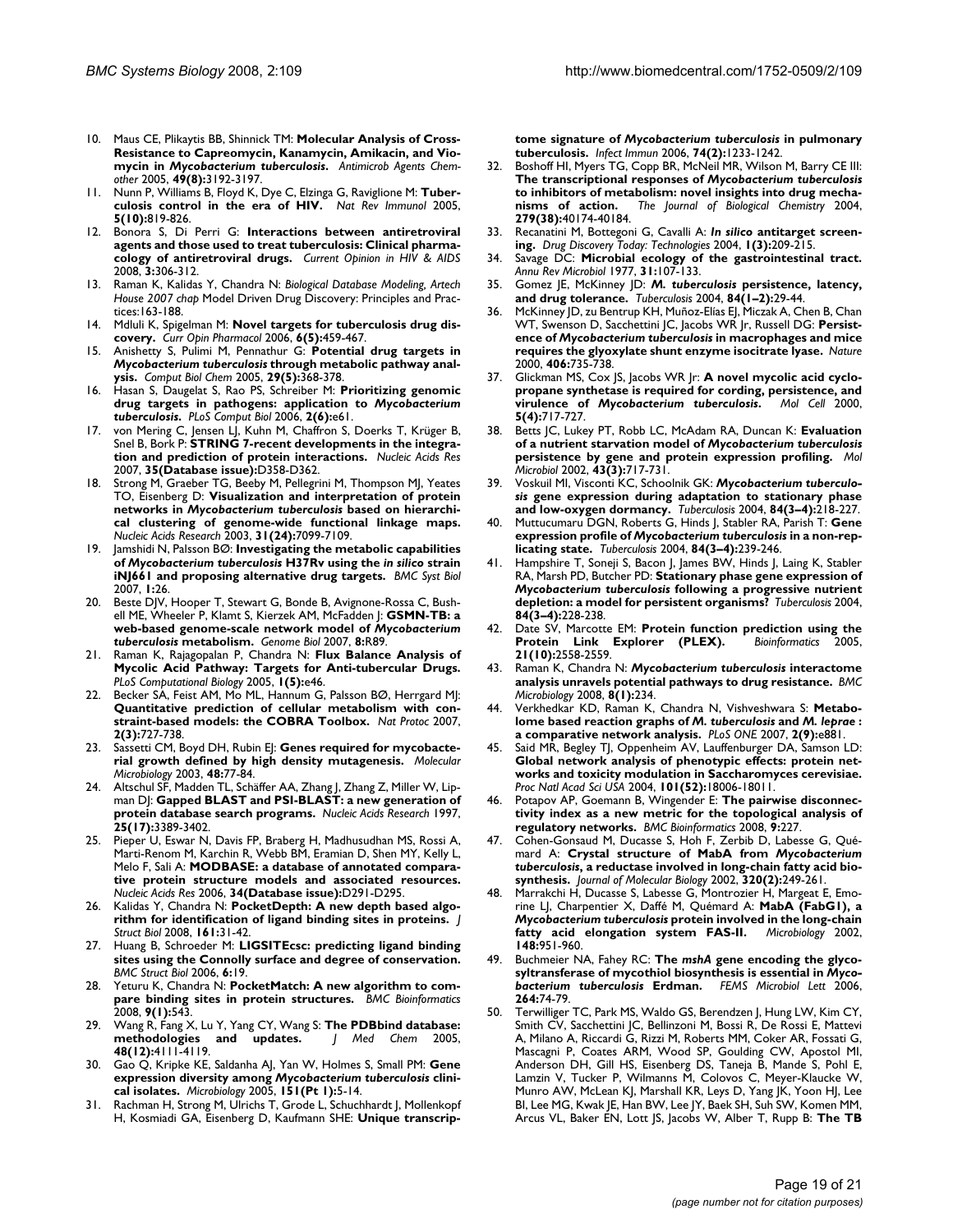**structural genomics consortium: a resource for** *Mycobacterium tuberculosis* **[biology.](http://www.ncbi.nlm.nih.gov/entrez/query.fcgi?cmd=Retrieve&db=PubMed&dopt=Abstract&list_uids=12906835)** *Tuberculosis* 2003, **83(4):**223-249.

- 51. Edwards A, Berman J, Sundström M: **Structural Genomics and Drug Discovery.** In *Annual Reports in Medicinal Chemistry Volume 40*. Edited by: Doherty AM, Bock MG, Desai MC, Overington J, Plattner JJ, Stamford A, Wustrow D, Young H. Academic Press; 2005:349-369.
- <span id="page-19-0"></span>52. Gileadi O, Knapp S, Lee W, Marsden B, Müller S, Niesen F, Kavanagh K, Ball L, von Delft F, Doyle D, Oppermann U, Sundström M: **[The](http://www.ncbi.nlm.nih.gov/entrez/query.fcgi?cmd=Retrieve&db=PubMed&dopt=Abstract&list_uids=17932789) [scientific impact of the Structural Genomics Consortium: a](http://www.ncbi.nlm.nih.gov/entrez/query.fcgi?cmd=Retrieve&db=PubMed&dopt=Abstract&list_uids=17932789) protein family and ligand-centered approach to medically[relevant human proteins.](http://www.ncbi.nlm.nih.gov/entrez/query.fcgi?cmd=Retrieve&db=PubMed&dopt=Abstract&list_uids=17932789)** *J Struct Funct Genomics* 2007, **8(2- 3):**107-119.
- <span id="page-19-1"></span>53. Wehenkel A, Bellinzoni M, Graña M, Duran R, Villarino A, Fernandez P, Andre-Leroux G, England P, Takiff H, Cerveñansky C, Cole ST, Alzari PM: **[Mycobacterial Ser/Thr protein kinases and phos](http://www.ncbi.nlm.nih.gov/entrez/query.fcgi?cmd=Retrieve&db=PubMed&dopt=Abstract&list_uids=17869195)[phatases: physiological roles and therapeutic potential.](http://www.ncbi.nlm.nih.gov/entrez/query.fcgi?cmd=Retrieve&db=PubMed&dopt=Abstract&list_uids=17869195)** *Biochim Biophys Acta* 2008, **1784:**193-202.
- <span id="page-19-2"></span>54. Levy J: **[The effects of antibiotic use on gastrointestinal func](http://www.ncbi.nlm.nih.gov/entrez/query.fcgi?cmd=Retrieve&db=PubMed&dopt=Abstract&list_uids=10634220)[tion.](http://www.ncbi.nlm.nih.gov/entrez/query.fcgi?cmd=Retrieve&db=PubMed&dopt=Abstract&list_uids=10634220)** *Am J Gastroenterol* 2000, **95(1 Suppl):**S8-10.
- <span id="page-19-3"></span>55. Nicholson JK, Wilson ID: **[Understanding 'global' systems biol](http://www.ncbi.nlm.nih.gov/entrez/query.fcgi?cmd=Retrieve&db=PubMed&dopt=Abstract&list_uids=12904817)[ogy: metabonomics and the continuum of metabolism.](http://www.ncbi.nlm.nih.gov/entrez/query.fcgi?cmd=Retrieve&db=PubMed&dopt=Abstract&list_uids=12904817)** *Nat Rev Drug Discov* 2003, **2(8):**668-676.
- <span id="page-19-4"></span>56. Nicholson JK, Holmes E, Wilson ID: **[Gut microorganisms, mam](http://www.ncbi.nlm.nih.gov/entrez/query.fcgi?cmd=Retrieve&db=PubMed&dopt=Abstract&list_uids=15821725)[malian metabolism and personalized health care.](http://www.ncbi.nlm.nih.gov/entrez/query.fcgi?cmd=Retrieve&db=PubMed&dopt=Abstract&list_uids=15821725)** *Nat Rev Microbiol* 2005, **3(5):**431-438.
- <span id="page-19-5"></span>57. Wang Y, Xiao CL: **Isocitrate lyase, a new target in anti-tuberculosis drug research.** *Chinese Journal of Antibiotics* 2007, **32(7):**391-395.
- <span id="page-19-6"></span>58. Senaratne RH, Silva ADD, Williams SJ, Mougous JD, Reader JR, Zhang T, Chan S, Sidders B, Lee DH, Chan J, Bertozzi CR, Riley LW: **[5'-Ade](http://www.ncbi.nlm.nih.gov/entrez/query.fcgi?cmd=Retrieve&db=PubMed&dopt=Abstract&list_uids=16553880)[nosinephosphosulphate reductase \(CysH\) protects Myco](http://www.ncbi.nlm.nih.gov/entrez/query.fcgi?cmd=Retrieve&db=PubMed&dopt=Abstract&list_uids=16553880)bacterium tuberculosis against free radicals during chronic [infection phase in mice.](http://www.ncbi.nlm.nih.gov/entrez/query.fcgi?cmd=Retrieve&db=PubMed&dopt=Abstract&list_uids=16553880)** *Mol Microbiol* 2006, **59(6):**1744-1753.
- <span id="page-19-7"></span>59. Buetow L, Brown AC, Parish T, Hunter WN: **[The structure of](http://www.ncbi.nlm.nih.gov/entrez/query.fcgi?cmd=Retrieve&db=PubMed&dopt=Abstract&list_uids=17956607) [Mycobacteria 2C-methyl-D-erythritol-2,4-cyclodiphosphate](http://www.ncbi.nlm.nih.gov/entrez/query.fcgi?cmd=Retrieve&db=PubMed&dopt=Abstract&list_uids=17956607) synthase, an essential enzyme, provides a platform for drug [discovery.](http://www.ncbi.nlm.nih.gov/entrez/query.fcgi?cmd=Retrieve&db=PubMed&dopt=Abstract&list_uids=17956607)** *BMC Struct Biol* 2007, **7:**68.
- <span id="page-19-22"></span>60. Cornish-Bowden A, Cárdenas ML: **[Metabolic analysis in drug](http://www.ncbi.nlm.nih.gov/entrez/query.fcgi?cmd=Retrieve&db=PubMed&dopt=Abstract&list_uids=12886878) [design.](http://www.ncbi.nlm.nih.gov/entrez/query.fcgi?cmd=Retrieve&db=PubMed&dopt=Abstract&list_uids=12886878)** *C R Biologies* 2003, **326:**509-515.
- <span id="page-19-23"></span>61. Raman K, Rajagopalan P, Chandra N: **[Hallmarks of mycolic acid](http://www.ncbi.nlm.nih.gov/entrez/query.fcgi?cmd=Retrieve&db=PubMed&dopt=Abstract&list_uids=17600834) [biosynthesis: a comparative genomics study.](http://www.ncbi.nlm.nih.gov/entrez/query.fcgi?cmd=Retrieve&db=PubMed&dopt=Abstract&list_uids=17600834)** *Proteins* 2007, **69(2):**358-368.
- <span id="page-19-24"></span>62. Voit EO: *Computational Analysis of Biochemical Systems* Cambridge, UK: Cambridge University Press; 2000.
- 63. Covert MW, Schilling CH, Famili I, Edwards JS, Goryanin II, Selkov E, Palsson BØ: **Metabolic modeling of microbial strains** *in silico***[.](http://www.ncbi.nlm.nih.gov/entrez/query.fcgi?cmd=Retrieve&db=PubMed&dopt=Abstract&list_uids=11246024)** *Trends in Biochemical Sciences* 2001, **26(3):**179-186.
- 64. Barabási AL, Oltvai ZN: **[Network biology: understanding the](http://www.ncbi.nlm.nih.gov/entrez/query.fcgi?cmd=Retrieve&db=PubMed&dopt=Abstract&list_uids=14735121) [cell's functional organization.](http://www.ncbi.nlm.nih.gov/entrez/query.fcgi?cmd=Retrieve&db=PubMed&dopt=Abstract&list_uids=14735121)** *Nat Rev Genet* 2004, **5(2):**101-113.
- <span id="page-19-25"></span>65. Materi W, Wishart DS: **[Computational systems biology in drug](http://www.ncbi.nlm.nih.gov/entrez/query.fcgi?cmd=Retrieve&db=PubMed&dopt=Abstract&list_uids=17395089) [discovery and development: methods and applications.](http://www.ncbi.nlm.nih.gov/entrez/query.fcgi?cmd=Retrieve&db=PubMed&dopt=Abstract&list_uids=17395089)** *Drug Discov Today* 2007, **12(7–8):**295-303.
- <span id="page-19-26"></span>66. Raman K, Rajagopalan P, Chandra N: **Principles and Practices of Pathway Modelling.** *Current Bioinformatics* 2006, **1:**147-160.
- <span id="page-19-27"></span>67. Mdluli K, Slayden RA, Zhu Y, Ramaswamy S, Pan X, Mead D, Crane DD, Musser JM, Barry CE III: **Inhibition of a** *Mycobacterium tuberculosis* **[-ketoacyl ACP Synthase by Isoniazid.](http://www.ncbi.nlm.nih.gov/entrez/query.fcgi?cmd=Retrieve&db=PubMed&dopt=Abstract&list_uids=9616124)** *Science* 1998, **280:**1607-1610.
- <span id="page-19-28"></span>68. Chong CE, Lim BS, Nathan S, Mohamed R: *In silico* **analysis of** *Burkholderia pseudomallei* **[genome sequence for potential drug](http://www.ncbi.nlm.nih.gov/entrez/query.fcgi?cmd=Retrieve&db=PubMed&dopt=Abstract&list_uids=16922696) [targets.](http://www.ncbi.nlm.nih.gov/entrez/query.fcgi?cmd=Retrieve&db=PubMed&dopt=Abstract&list_uids=16922696)** In *Silico Biol* 2006, **6(4):**341-346.
- <span id="page-19-29"></span>Dutta A, Singh SK, Ghosh P, Mukherjee R, Mitter S, Bandyopadhyay D: *In silico* **identification of potential therapeutic targets in the human pathogen** *Helicobacter pylori***[.](http://www.ncbi.nlm.nih.gov/entrez/query.fcgi?cmd=Retrieve&db=PubMed&dopt=Abstract&list_uids=16789912)** In *Silico Biol* 2006, **6(1– 2):**43-47.
- <span id="page-19-30"></span>70. Perumal D, Lim CS, Sakharkar KR, Sakharkar MK: **Differential genome analyses of metabolic enzymes in** *Pseudomonas aeruginosa* **[for drug target identification.](http://www.ncbi.nlm.nih.gov/entrez/query.fcgi?cmd=Retrieve&db=PubMed&dopt=Abstract&list_uids=18391237)** In *Silico Biol* 2007, **7(4– 5):**453-465.
- <span id="page-19-31"></span>71. Sakharkar KR, Sakharkar MK, Chow VTK: **A novel genomics approach for the identification of drug targets in pathogens, with special reference to** *Pseudomonas aeruginosa***[.](http://www.ncbi.nlm.nih.gov/entrez/query.fcgi?cmd=Retrieve&db=PubMed&dopt=Abstract&list_uids=15724285)** In *Silico Biol* 2004, **4(3):**355-360.
- <span id="page-19-32"></span>72. Singh NK, Selvam SM, Chakravarthy P: **T-iDT : tool for identification of drug target in bacteria and validation by** *Mycobacterium tuberculosis***[.](http://www.ncbi.nlm.nih.gov/entrez/query.fcgi?cmd=Retrieve&db=PubMed&dopt=Abstract&list_uids=17518759)** In *Silico Biol* 2006, **6(6):**485-493.
- <span id="page-19-33"></span>73. Ramachandraiah G, Chandra N: **[Sequence and structural deter](http://www.ncbi.nlm.nih.gov/entrez/query.fcgi?cmd=Retrieve&db=PubMed&dopt=Abstract&list_uids=10813817)[minants of mannose recognition.](http://www.ncbi.nlm.nih.gov/entrez/query.fcgi?cmd=Retrieve&db=PubMed&dopt=Abstract&list_uids=10813817)** *Proteins* 2000, **39(4):**358-364.
- <span id="page-19-34"></span>74. Vinod PK, Konkimalla B, Chandra N: *In-silico* **[pharmacodynamics:](http://www.ncbi.nlm.nih.gov/entrez/query.fcgi?cmd=Retrieve&db=PubMed&dopt=Abstract&list_uids=16922595) [correlation of adverse effects of H2-antihistamines with his](http://www.ncbi.nlm.nih.gov/entrez/query.fcgi?cmd=Retrieve&db=PubMed&dopt=Abstract&list_uids=16922595)[tamine N-methyl transferase binding potential.](http://www.ncbi.nlm.nih.gov/entrez/query.fcgi?cmd=Retrieve&db=PubMed&dopt=Abstract&list_uids=16922595)** *Appl Bioinformatics* 2006, **5(3):**141-150.
- <span id="page-19-8"></span>Escuyer VE, Lety MA, Torrelles JB, Khoo KH, Tang JB, Rithner CD, Frehel C, McNeil MR, Brennan PJ, Chatterjee D: **The Role of the embA and embB Gene Products in the Biosynthesis of the Terminal Hexaarabinofuranosyl Motif of** *Mycobacterium smegmatis* **[Arabinogalactan.](http://www.ncbi.nlm.nih.gov/entrez/query.fcgi?cmd=Retrieve&db=PubMed&dopt=Abstract&list_uids=11677227)** *The Journal of Biological Chemistry* 2001, **276(52):**48854-48862.
- <span id="page-19-9"></span>76. Alderwick LJ, Seidel M, Sahm H, Besra GS, Eggeling L: **Identification** of a novel arabinofuranosyltransferase (AftA) involved in cell **wall arabinan biosynthesis in** *Mycobacterium tuberculosis***[.](http://www.ncbi.nlm.nih.gov/entrez/query.fcgi?cmd=Retrieve&db=PubMed&dopt=Abstract&list_uids=16595677)** *The Journal of Biological Chemistry* 2006, **281(23):**15653-15661.
- <span id="page-19-10"></span>77. Seidel M, Alderwick LJ, Birch HL, Sahm H, Eggeling L, Besra GS: **Identification of a novel arabinofuranosyltransferase AftB involved in a terminal step of cell wall arabinan biosynthesis in** *Corynebacterianeae***, such as** *Corynebacterium glutamicum* and *Mycobacterium* tuberculosis[.](http://www.ncbi.nlm.nih.gov/entrez/query.fcgi?cmd=Retrieve&db=PubMed&dopt=Abstract&list_uids=17387176) **282(20):**14729-14740.
- <span id="page-19-11"></span>78. Hirano S, Ichikawa S, Matsuda A: [Design and synthesis of diketo](http://www.ncbi.nlm.nih.gov/entrez/query.fcgi?cmd=Retrieve&db=PubMed&dopt=Abstract&list_uids=17904373)**[piperazine and acyclic analogs related to the caprazamycins](http://www.ncbi.nlm.nih.gov/entrez/query.fcgi?cmd=Retrieve&db=PubMed&dopt=Abstract&list_uids=17904373) [and liposidomycins as potential antibacterial agents.](http://www.ncbi.nlm.nih.gov/entrez/query.fcgi?cmd=Retrieve&db=PubMed&dopt=Abstract&list_uids=17904373)** *Bioorg Med Chem* 2008, **16:**428-436.
- <span id="page-19-12"></span>79. Choi KH, Kremer L, Besra GS, Rock CO: **Identification and substrate specificity of -ketoacyl (acyl carrier protein) synthase III (mtFabH) from** *Mycobacterium tuberculosis***[.](http://www.ncbi.nlm.nih.gov/entrez/query.fcgi?cmd=Retrieve&db=PubMed&dopt=Abstract&list_uids=10840036)** *The Journal of Biological Chemistry* 2000, **275:**28201-28207.
- <span id="page-19-13"></span>Musayev F, Sachdeva S, Scarsdale JN, Reynolds KA, Wright HT: Crys**tal structure of a substrate complex of** *Mycobacterium tuberculosis* **[-ketoacyl-acyl carrier protein synthase III \(FabH\)](http://www.ncbi.nlm.nih.gov/entrez/query.fcgi?cmd=Retrieve&db=PubMed&dopt=Abstract&list_uids=15713483) [with lauroyl-coenzyme A.](http://www.ncbi.nlm.nih.gov/entrez/query.fcgi?cmd=Retrieve&db=PubMed&dopt=Abstract&list_uids=15713483)** *Journal of Molecular Biology* 2005, **346(5):**1313-1321.
- <span id="page-19-14"></span>Kremer L, Nampoothiri KM, Lesjean S, Dover LG, Graham S, Betts JC, Brennan PJ, Minnikin DE, Locht C, Besra GS: **Biochemical Characterization of Acyl Carrier Protein (AcpM) and Malonyl-CoA:AcpM Transacylase (mtFabD), Two Major Components of** *Mycobacterium tuberculosis* **[Fatty Acid Synthase II.](http://www.ncbi.nlm.nih.gov/entrez/query.fcgi?cmd=Retrieve&db=PubMed&dopt=Abstract&list_uids=11373295)** *The Journal of Biological Chemistry* 2001, **276:**27967-27974.
- 82. Zhang YM, White SW, Rock CO: **[Inhibiting bacterial fatty acid](http://www.ncbi.nlm.nih.gov/entrez/query.fcgi?cmd=Retrieve&db=PubMed&dopt=Abstract&list_uids=16648134) [synthesis.](http://www.ncbi.nlm.nih.gov/entrez/query.fcgi?cmd=Retrieve&db=PubMed&dopt=Abstract&list_uids=16648134)** *J Biol Chem* 2006, **281(26):**17541-17544.
- <span id="page-19-15"></span>83. Ghadbane H, Brown AK, Kremer L, Besra GS, Fütterer K: **Structure of** *Mycobacterium tuberculosis* **[mtFabD, a malonyl-CoA:acyl](http://www.ncbi.nlm.nih.gov/entrez/query.fcgi?cmd=Retrieve&db=PubMed&dopt=Abstract&list_uids=17909282) [carrier protein transacylase \(MCAT\).](http://www.ncbi.nlm.nih.gov/entrez/query.fcgi?cmd=Retrieve&db=PubMed&dopt=Abstract&list_uids=17909282)** *Acta Crystallogr Sect F Struct Biol Cryst Commun* 2007, **63(Pt 10):**831-835.
- <span id="page-19-16"></span>Wilson M, DeRisi J, Kristensen HH, Imboden P, Rane S, Brown PO, Schoolnik GK: **[Exploring drug-induced alterations in gene](http://www.ncbi.nlm.nih.gov/entrez/query.fcgi?cmd=Retrieve&db=PubMed&dopt=Abstract&list_uids=10536008) [expression in Mycobacterium tuberculosis by microarray](http://www.ncbi.nlm.nih.gov/entrez/query.fcgi?cmd=Retrieve&db=PubMed&dopt=Abstract&list_uids=10536008) [hybridization.](http://www.ncbi.nlm.nih.gov/entrez/query.fcgi?cmd=Retrieve&db=PubMed&dopt=Abstract&list_uids=10536008)** *Proc Natl Acad Sci USA* 1999, **96:**12833-12838.
- <span id="page-19-17"></span>85. Portevin D, Sousa-D'Auria CD, Houssin C, Grimaldi C, Chami M, Daffé M, Guilhot C: **[A polyketide synthase catalyzes the last](http://www.ncbi.nlm.nih.gov/entrez/query.fcgi?cmd=Retrieve&db=PubMed&dopt=Abstract&list_uids=14695899) [condensation step of mycolic acid biosynthesis in mycobac](http://www.ncbi.nlm.nih.gov/entrez/query.fcgi?cmd=Retrieve&db=PubMed&dopt=Abstract&list_uids=14695899)[teria and related organisms.](http://www.ncbi.nlm.nih.gov/entrez/query.fcgi?cmd=Retrieve&db=PubMed&dopt=Abstract&list_uids=14695899)** *Proc Natl Acad Sci U S A* 2004, **101(1):**314-319.
- <span id="page-19-18"></span>86. Alahari A, Trivelli X, Guérardel Y, Dover LG, Besra GS, Sacchettini JC, Reynolds RC, Coxon GD, Kremer L: **[Thiacetazone, an antitu](http://www.ncbi.nlm.nih.gov/entrez/query.fcgi?cmd=Retrieve&db=PubMed&dopt=Abstract&list_uids=18094751)[bercular drug that inhibits cyclopropanation of cell wall](http://www.ncbi.nlm.nih.gov/entrez/query.fcgi?cmd=Retrieve&db=PubMed&dopt=Abstract&list_uids=18094751) [mycolic acids in mycobacteria.](http://www.ncbi.nlm.nih.gov/entrez/query.fcgi?cmd=Retrieve&db=PubMed&dopt=Abstract&list_uids=18094751)** *PLoS ONE* 2007, **2(12):**e1343.
- <span id="page-19-19"></span>Portevin D, de Sousa-D'Auria C, Montrozier H, Houssin C, Stella A, Lanéelle MA, Bardou F, Guilhot C, Daffé M: **[The Acyl-AMP Ligase](http://www.ncbi.nlm.nih.gov/entrez/query.fcgi?cmd=Retrieve&db=PubMed&dopt=Abstract&list_uids=15632194) [FadD32 and AccD4-containing Acyl-CoA Carboxylase Are](http://www.ncbi.nlm.nih.gov/entrez/query.fcgi?cmd=Retrieve&db=PubMed&dopt=Abstract&list_uids=15632194) Required for the Synthesis of Mycolic Acids and Essential for [Mycobacterial Growth.](http://www.ncbi.nlm.nih.gov/entrez/query.fcgi?cmd=Retrieve&db=PubMed&dopt=Abstract&list_uids=15632194)** *The Journal of Biological Chemistry* 2005, **280(10):**8862-8874.
- <span id="page-19-20"></span>88. Phetsuksiri B, Jackson M, Scherman H, McNeil MR, Besra GS, Baulard AR, Slayden RA, DeBarber AE, Barry CE III, Baird MS, Crick DC, Brennan PJ: **Unique Mechanism of Action of the Thiourea Drug Isoxyl on** *Mycobacterium tuberculosis***[.](http://www.ncbi.nlm.nih.gov/entrez/query.fcgi?cmd=Retrieve&db=PubMed&dopt=Abstract&list_uids=14559907)** *The Journal of Biological Chemistry* 2003, **278(52):**53123-53130.
- <span id="page-19-21"></span>Zimhony O, Cox JS, Welch JT, Vilchèze C, Jacobs WR Jr: Pyrazina**mide inhibits the eukaryotic-like fatty acid synthetase I (FASI) of** *Mycobacterium tuberculosis***[.](http://www.ncbi.nlm.nih.gov/entrez/query.fcgi?cmd=Retrieve&db=PubMed&dopt=Abstract&list_uids=10973326)** *Nat Med* 2000, **6(9):**1043-1047.